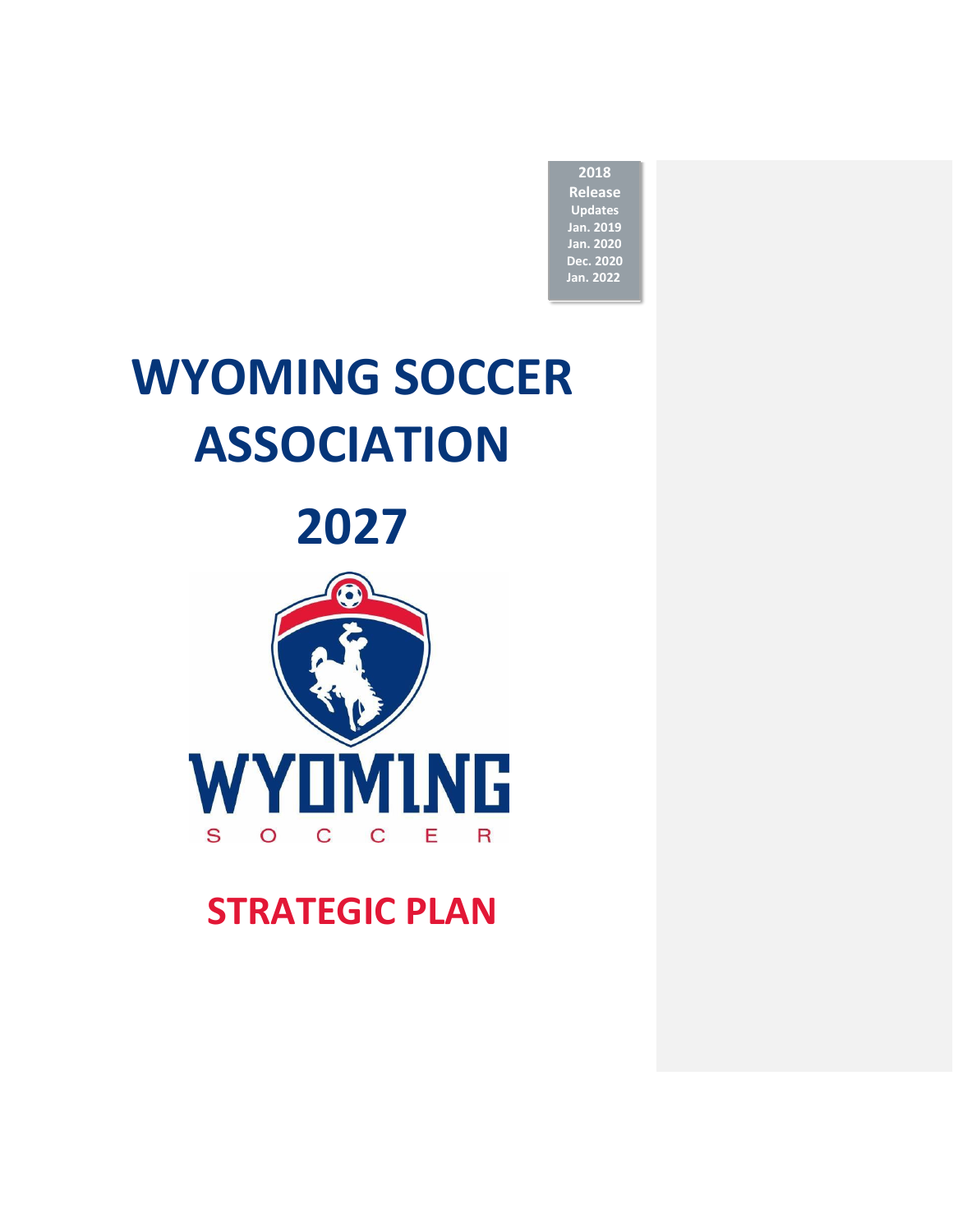

# **TABLE OF CONTENTS**

| Chapter 9: Strategic Objective & Operational Pillar 4: Our Association  16 |  |
|----------------------------------------------------------------------------|--|
|                                                                            |  |
|                                                                            |  |

1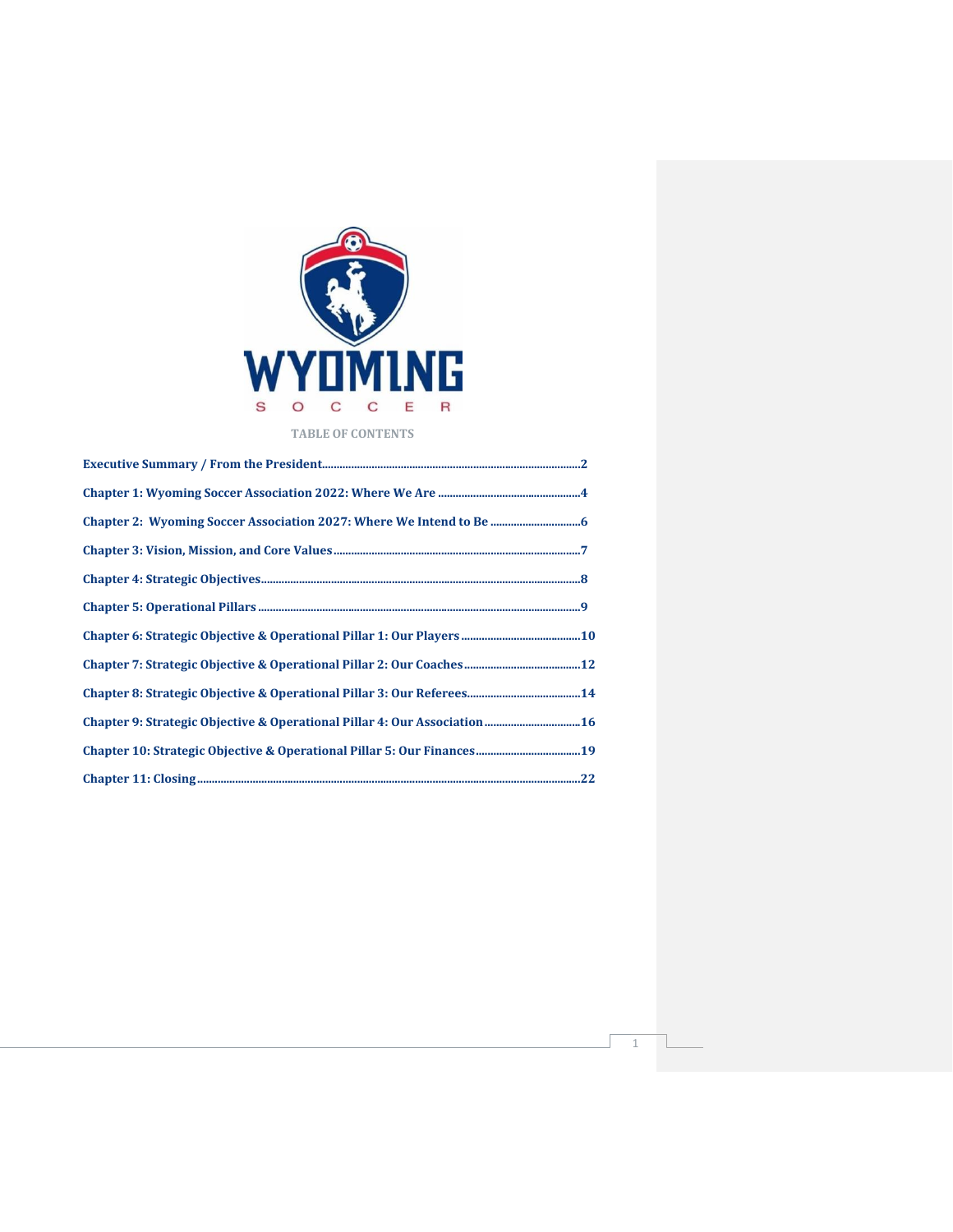# **EXECUTIVE SUMMARY** *From the President…*

Wyoming Soccer Association 2027 serves as the Association's strategic planning document to direct and guide daily operations, enable prudent and informed planning, aid in decision making, properly prioritize resource allocation, and inform our membership and the Wyoming soccer community. This is the first strategic planning document Wyoming Soccer Association (WSA) has produced. Soccer is at a critical juncture in Wyoming, and this document both guides WSA and informs our partners and members on *what* we do, *why* we do it, and *how* we do it. By strategically planning over the next five years, WSA intends to realize its strategic objectives, ensure long-term viability, and properly prepare for future challenges and opportunities, all while operating under the auspices and stewardship of a non-profit budget.

While soccer in Wyoming has seen tremendous growth success, we still have much work to do. The challenges WSA faces today and in the next five years requires us to seek opportunities and solutions through our coaches, players, referees, our organizational excellence, and financial viability. The uniqueness of Wyoming's population, economy, weather, location, and geography presents challenges we must overcome. However, with proper planning, sound resource allocation, and focused operations and activities, Wyoming soccer can, and must, create positive opportunities for ALL players, coaches, referees, and families. Further, these opportunities must be healthy, positive, and viable to ensure a lifelong love and passion for the game. This document intends to provide the way forward to ensure we meet and accomplish these ends.

To initiate this endeavor, the WSA rewrote its vision and mission, and the underlying core values, that will guide our actions, activities, operations, planning, and decision making over the next five years:

#### **VISION:** *The Wyoming Soccer Association is the premier soccer organization in Wyoming.*

**MISSION:** *The Wyoming Soccer Association creates a safe, supportive, and conducive environment that drives soccer development and healthy lifestyles for all Wyoming participants, while always ensuring fun, integrity, and respect for all.*

#### **CORE VALUES:**

- ➢ **INTEGRITY –** *We conduct ourselves with uncompromised honesty, honor, ethics, and integrity in all situations, events, and relationships – and we especially model this value for the members of our Association.*
- ➢ **DEVELOPMENT –** *We develop players, coaches, referees, and parents in order to maximize the potential, skill, and lifetime love of the game for ALL members.*
- ➢ **FUN –** *We create an environment that allows for the game to be played in a fun, safe, and enjoyable atmosphere.*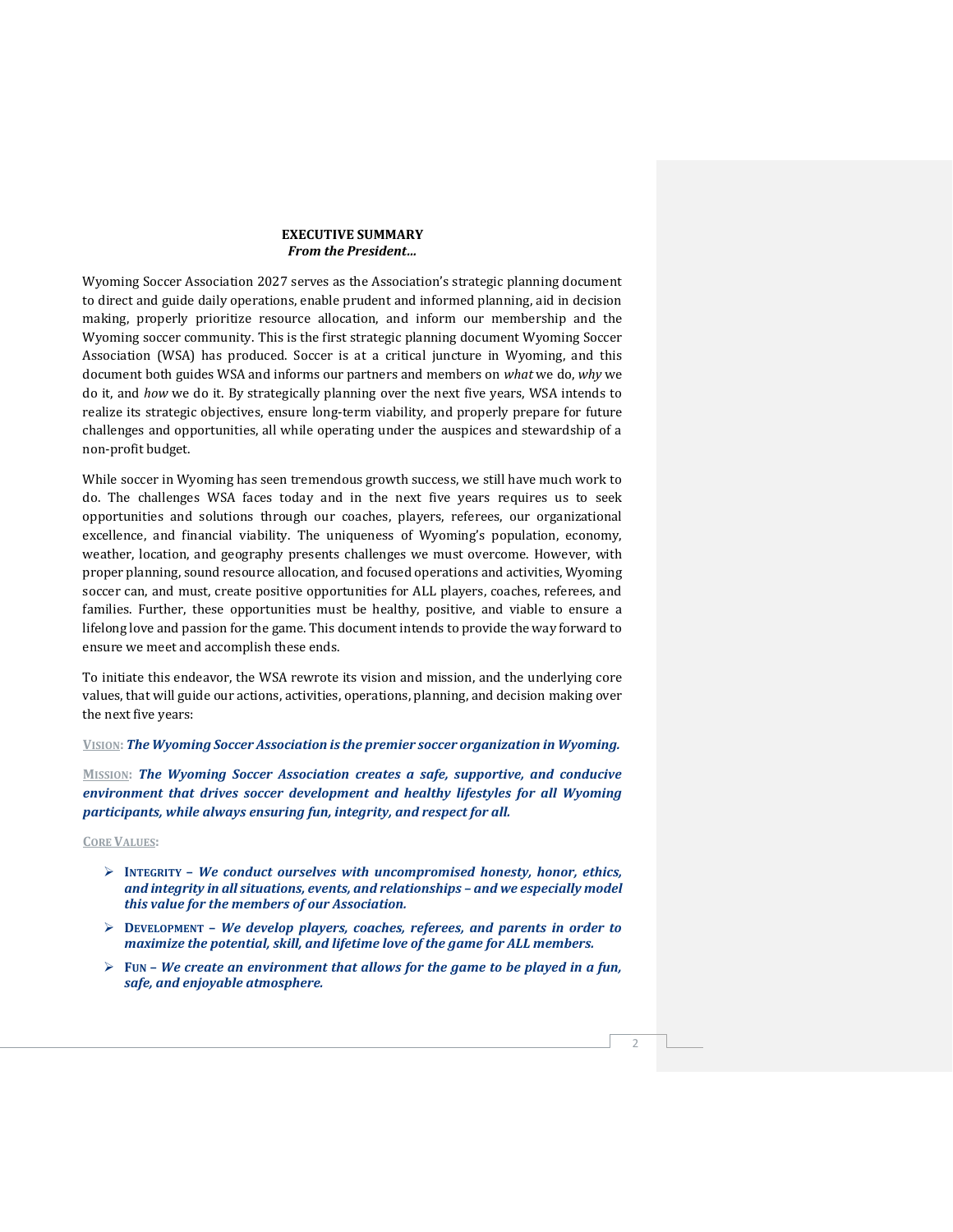- ➢ **FAIRNESS –** *We treat all members fairly and consistently in all aspects of operations, decisions, policies, and practices.*
- ➢ **SUSTAINABILITY –** *We lead and conduct our operations and activities to enable longterm stability, viability, and growth for the Association and its member clubs.*
- ➢ **TEAMWORK –** *We promote, encourage, foster, and practice teamwork both on and off the pitch to enable the success of the Association, players, coaches, referees, and parents.*

Our vision, mission, and core values statements will guide our actions daily, and we expect both ourselves and our members to strive toward them every time we take to thepitch, hold a board meeting, or attend a referee clinic. Additionally, through deliberate and careful strategic planning, we've outlined five key elements that will define our strategic success: our coaches, our players, our referees, our Association, and our financial stability. To that end, we've identified our five strategic objectives to be:

- ➢ **PLAYERS. Skilled, developed, and challenged players of all ages, levels, and abilities have opportunities to play at an appropriate, challenging level.**
- ➢ **COACHES. Trained, licensed, and skilled coaches coach at all age levels and abilities throughout every member club in Wyoming.**
- ➢ **REFEREES. Certified, high-quality, experienced, and assignable referees exist for all game and tournament requirements throughout Wyoming.**
- ➢ **ASSOCIATION. Sound governance, structure, membership, communication, and administrative policies and procedures efficiently and effectively guide the daily operations of the Association and enable successful member club activities and operations.**
- ➢ **FINANCE. A financially stable, solvent, and strong Association maximizes and properly allocates its resources to accomplish its strategic objectives while enabling the legal and financial strength of itself and its member clubs.**

Through the accomplishment of our strategic objectives and mission, and by conducting ourselves in alignment with our core values, we endeavor to remain the premier, go-to soccer organization in the state. This plan serves as the foundational planning document, but we know that it is only the foundation. A concerted, focused, and disciplined effort by all members of the Wyoming Soccer Association family is required if we are to attain true strategic success. All coaches, parents, players, referees, volunteers, board members, team managers, paid staff, and the entire Wyoming soccer community have a role to play in our collective success. Now, let's lace up our boots, take to the pitch, and win our strategic "match!" We need you on our team…

> Dan King President, Wyoming Soccer Association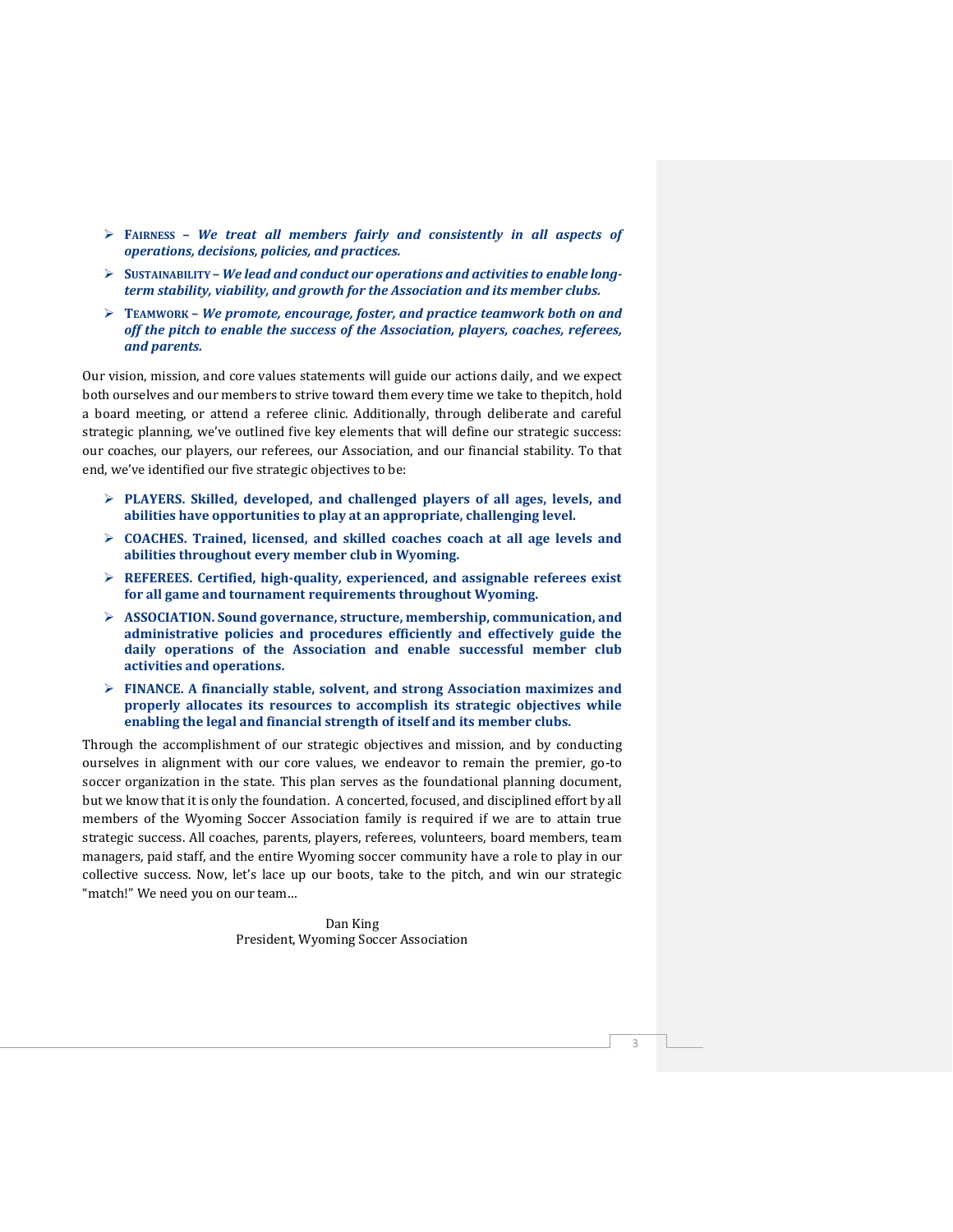#### "Success is no accident. It is hard work, perseverance, learning, studying, sacrifice and most of all, love *of what you are doing or learning to do." ~ Pele*

# **CHAPTER 1**

# **WYOMING SOCCER ASSOCIATION 2022:** *WHERE WE ARE*

# **INTRODUCTION**

The Wyoming Soccer Association (WSA) serves as the State of Wyoming's statewide soccer association responsible for the administration, oversight, and governance of all sanctioned recreational and competitive members and leagues. A volunteer Board of Directors leads the organization that is comprised of a small paid staff that includes an Executive Director, Technical Director, and office staff. The Board of Directors is comprised of the President, Vice-President, Treasurer, Region 1 through 5 Representatives (representing every member club in the state), the State Referee Administrator, and the Member-at-Large. Twenty plus member clubs and approximately 7,000 youth and adult members comprise the organization. WSA is part of the United States Youth Soccer's (USYS) west region, which is a part of the entire soccer landscape in the United States that includes four regions, five national youth organizations, and the United States Soccer Federation (USSF).

WSA was founded in 1978 with approximately 100 members. We've obviously seen tremendous growth and success, and as such, the Board of Directors determined a first-ever, long-term strategic plan needed to be developed. The Association began these efforts in 2016, finalized the first plan the end of 2017, and released it in January 2018. Through planning sessions, assessments, surveys, professional input, and member expertise, this process and document were born.

Based on these planning sessions and recent assessments and surveys, WSA identified the top priorities for the Association to be:

- ➢ Player Development
- ➢ Coaching Development
- ➢ Referee Development
- ➢ Membership Growth and Retention
- ➢ Communication Improvements
- ➢ Organizational Excellence

These priorities helped inform and guide the strategic planning items identified in this document.

# **STRENGTHS**

Currently, WSA enjoys tremendous strengths. We've seen significant growth of the sport nationally, regionally and throughout the state. We've been able to capitalize on the growth and popularity of the sport, and we recognize tremendous opportunities abound. We have a strong and passionate member base; a tough "Cowboy" mentality that no weather is too cold to play in and no distance is too far to drive; a stable statewide organization; a strong national organization; committed parents and players; and access (albeit sometimes expensive) to competitive playing opportunities outside the state.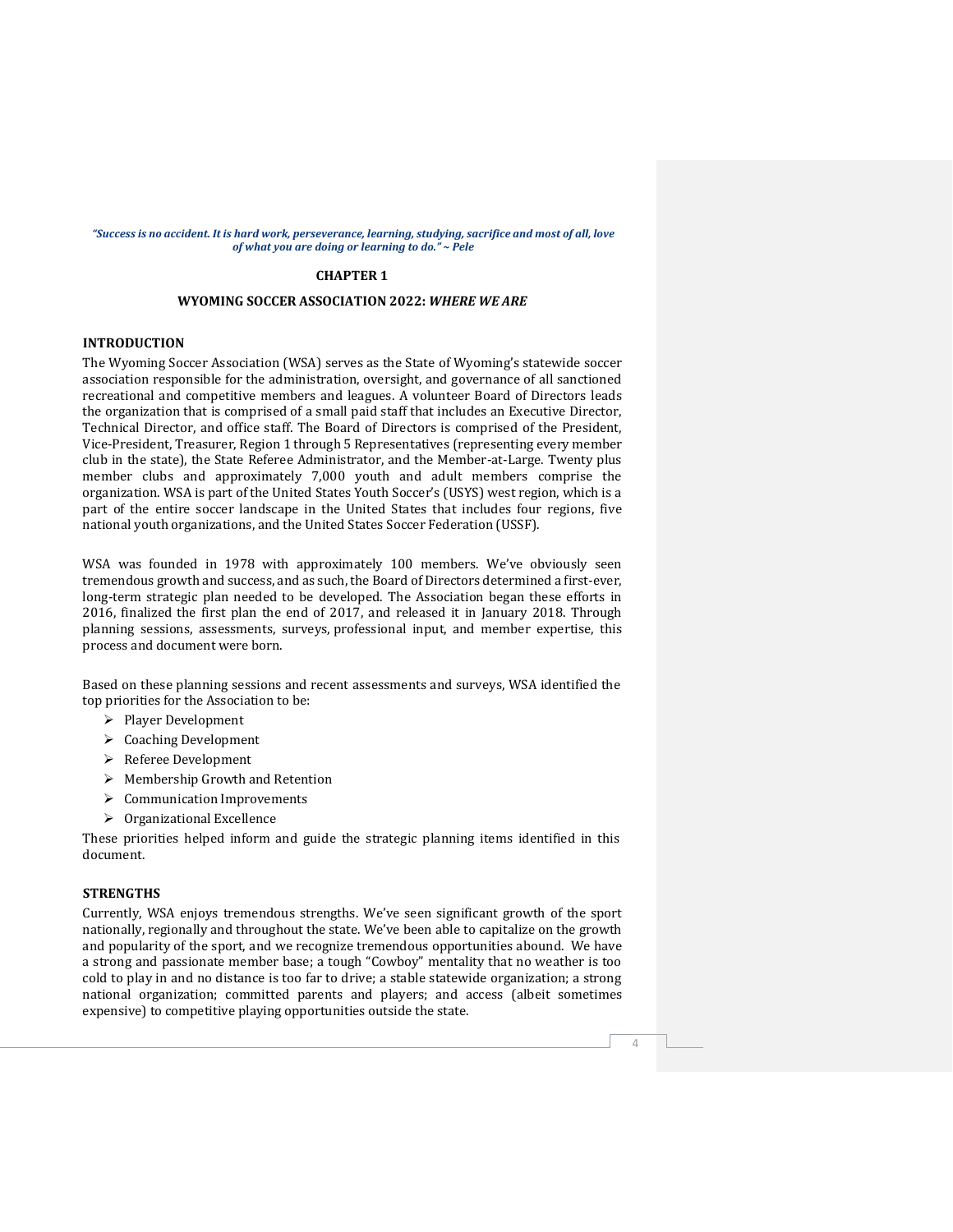# **CHALLENGES**

However, even given the above strengths, WSA currently faces numerous challenges, and as we plan and prepare for the next five years, we must account for new and future challenges. Our greatest challenges currently include our small population base; competition with other sports and activities; lack of sufficient indoor and outdoor facilities; geographic distances and associated high costs of travel; weather; small referee and coaching pools; a struggling economy; and communication gaps. By identifying and recognizing these challenges, we are better postured to address them head on and find solutions that will enable long-term success.

#### **WAY AHEAD**

As mentioned, this is the first-ever strategic plan developed by WSA, and it continues to evolve year to year. Recognizing the critical need for such planning and an associated document, WSA initiated a comprehensive, detailed, multi-month planning effort to ensure the successful development of this document in 2017 and has continued to review and update it annually since then. This effort included a review of the current mission, vision and core values; professional readings, research, and discussions; an assessment of WSA's strengths and weaknesses, as well as current and future challenges; a vision of what strategic success looks like; and a mechanism and process to operationalize the objectives in order to achieve strategic success by 2027.

This operationalization included developing five Operational Pillars (*OPs*) and supporting *Lines of Effort (LOEs)* for each *Strategic Objective (SO)*. These will be further defined in subsequent chapters. However, we must first define how we envision strategic success in the next chapter.

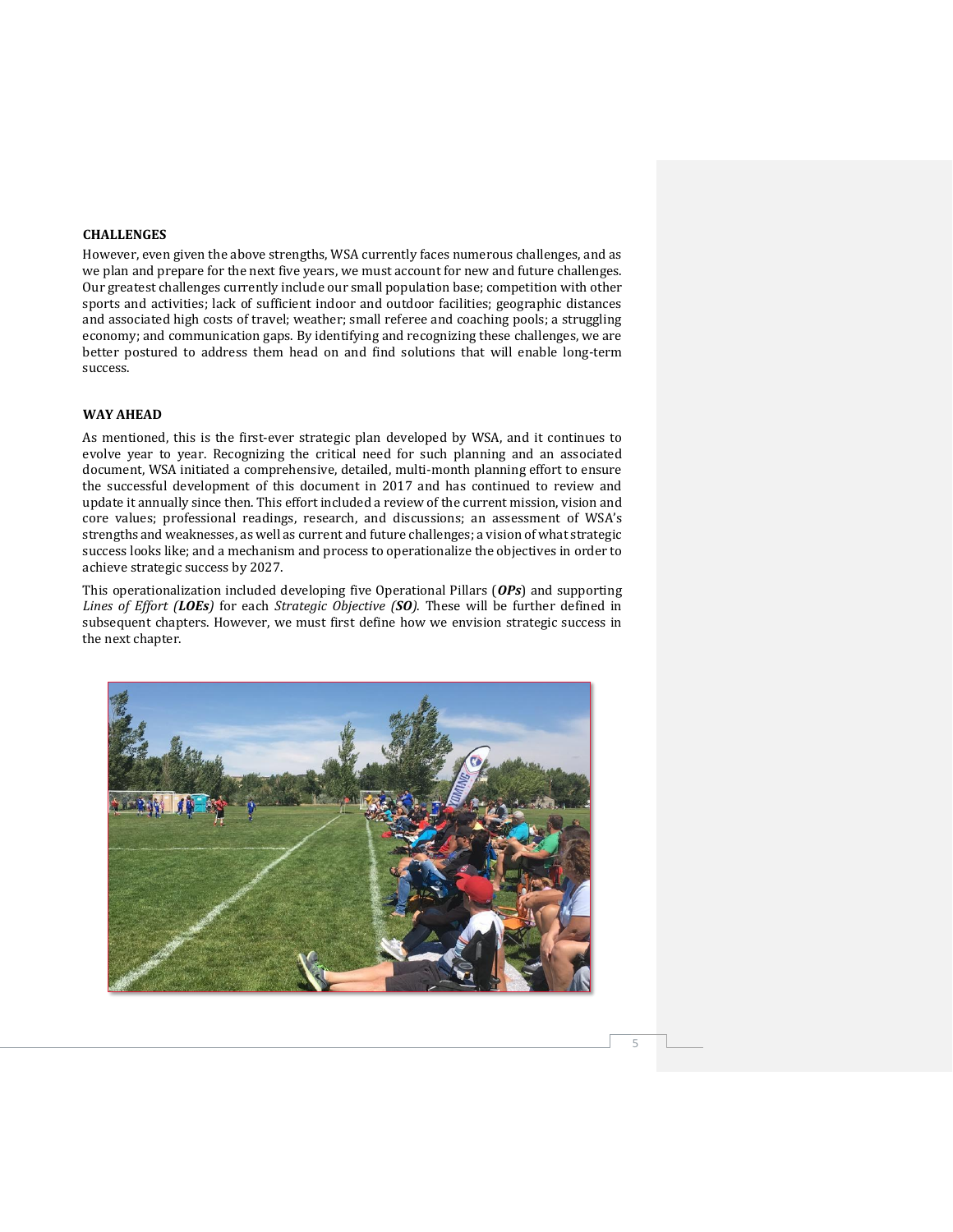#### "I am a member of a team, and I rely on the team, I defer to it and sacrifice for it, because the team, not *the individual, is the ultimate champion." ~ Mia Hamm*

# **CHAPTER 2**

# **WYOMING SOCCER ASSOCIATION 2027:** *WHERE WE INTEND TO BE*

# **VISION**

Wyoming Soccer Association 2027 *envisions* a statewide soccer environment with a talented and qualified pool of coaches and referees. It *envisions* playing opportunities for all players – youth and adult, male and female, recreational and competitive. It *envisions* an internal organization that efficiently and effectively manages operations and helps enable member clubs who may require additional assistance or resources. It *envisions* financial support and facilities that maximize the development of our players, coaches and referees. In short, it envisions a comprehensive program that meets the needs of all members, while accounting for the uniqueness and challenges we face in the Cowboy State.

# **EMERGENT CHALLENGES**

As noted in the previous chapter, we recognize our current challenges, and we assess that many of these challenges will not disappear. Additionally, we remain cognizant of the financial and economic outlook of our state, and recognize tremendous uncertainty remains in the mid-term.

# **WAY AHEAD**

Through the assessment of our current state and our optimal state in 2027, WSA identified key resource shortages and gaps. We must build on our strengths and address our challenges to bridge these gaps and ensure our vision is realized by 2027. As depicted below, strategic success is achieved through mutually supporting and reinforcing operational pillars aligned to each *Strategic Objective (SO)*. Corresponding *Lines of Effort (LOEs)* will drive and prioritize our operations, planning and resource allocation.

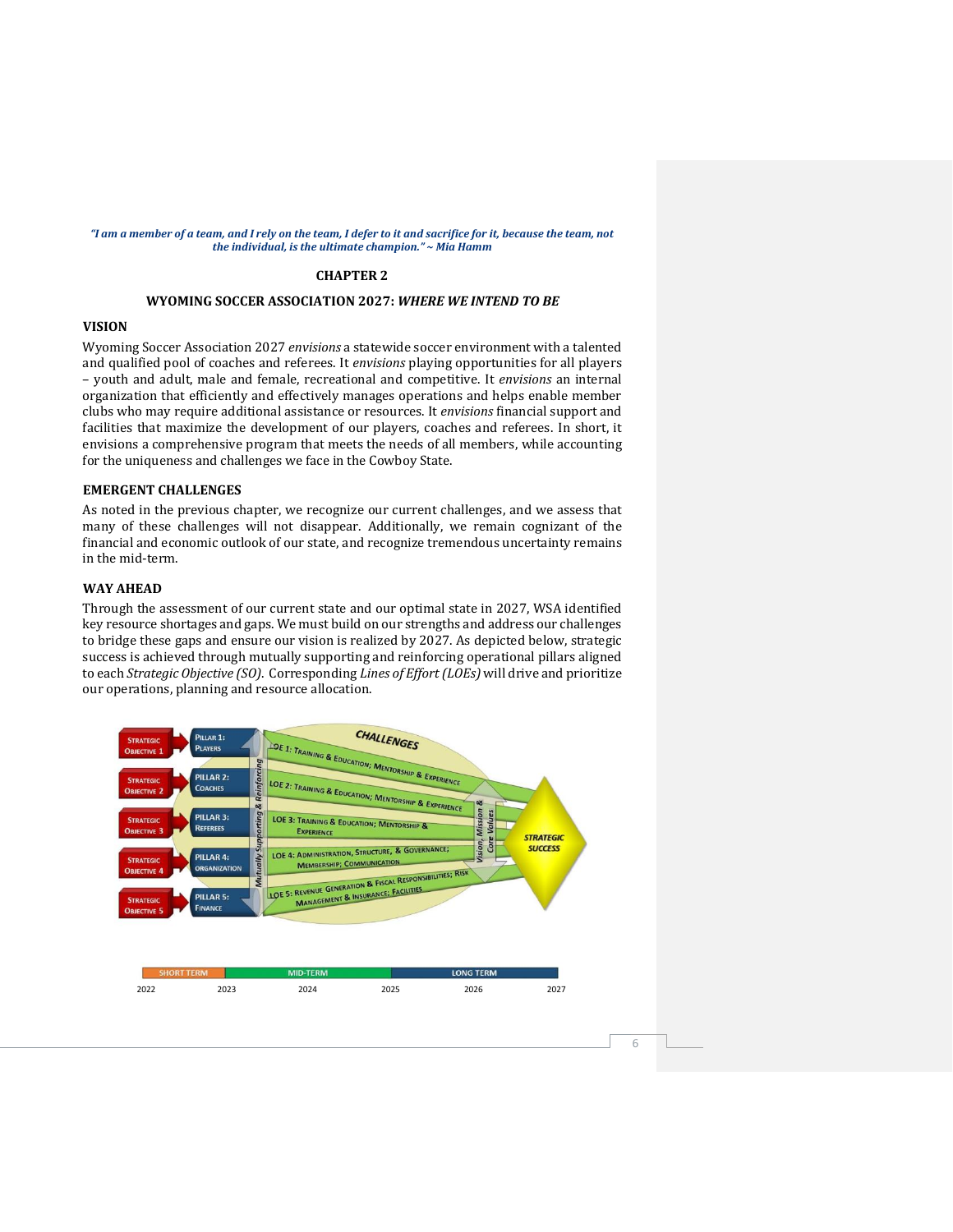#### *"A champion is someone who does not settle for that day's practice, that day's competition, that day's performance. They are always striving to be better. They don't live in the past". ~ Briana Scurry*

# **CHAPTER 3**

#### **VISION, MISSION, AND CORE VALUES**

In concert with the development and continuous review of the strategic plan, WSA assessed its current mission, vision, and core values, and in 2017, it developed the new mission, vision, and core values below. These three essential components establish the core parameters of our mission, capture our future vision, and specify the fundamental values that comprise the cornerstones of our Association. Collectively, they are the bedrock of our culture that describes *why* we do it, *what* we do, and *how* we do it.

The Wyoming Soccer Association's **VISION** is:

*The Wyoming Soccer Association is the premier soccer organization in Wyoming.*

The Wyoming Soccer Association is guided by its **MISSION** to:

*…create a safe, supportive, and conducive environment that drives soccer development and healthy lifestyles for all Wyoming participants, while always ensuring fun, integrity, and respect for all.*

The **SIX CORE VALUES** the WSA strives to embody:

- ➢ **INTEGRITY –** *We conduct ourselves with uncompromised honesty, honor, ethics and integrity in all situations, events and relationships - and we especially model this value for the youth of our Association.*
- ➢ **DEVELOPMENT –** *We develop players, coaches, referees and parents to maximize the potential, skill and lifetime love of the game for ALL members.*
- ➢ **FUN -** *We create an environment that allows the game to be played in a fun, safe and enjoyable atmosphere.*
- ➢ **FAIRNESS –** *We treat all members fairly and consistently in all aspects of operations, decisions, policies, and practices.*
- ➢ **SUSTAINABILITY –** *We lead and conduct our operations and activitiesto enable long-term stability, viability, and growth for the Association and its member clubs.*
- ➢ **TEAMWORK –** *We promote, encourage, foster and practice teamwork, both on and off the pitch, to enable the success of the Association, players, coaches, referees, and parents.*

7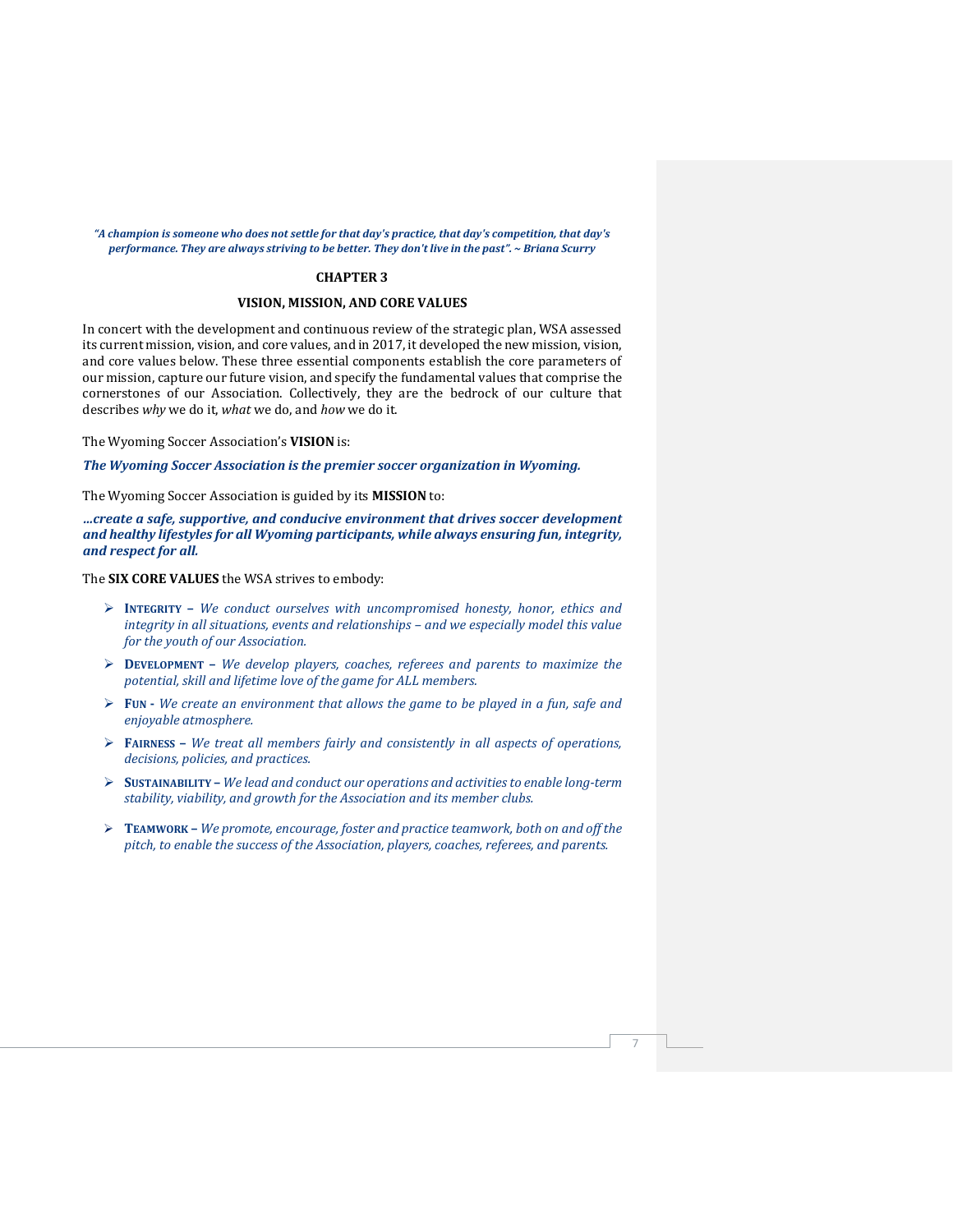#### <span id="page-8-0"></span>"Stay humble, stay grounded, remember what got you to that level - and that's hard work" ~ Tim Howard

#### **CHAPTER 4**

# **STRATEGICOBJECTIVES**

Given the identified strengths, challenges and desired goals to be recognized by 2027, Wyoming Soccer Association 2027 identifies five strategic objectives (SOs) that must be realized to attain strategic success. These objectives enable WSA to focus its efforts and prioritize its resources in a structured, defined and methodical way. These objectives will not be realized overnight, as they require dedicated, sustained efforts and resources to attain. With that said, WSA defines the 2027 strategic objectives as follows:

- ➢ **Strategic Objective (SO) 1:** Skilled, developed, and challenged **players** of all ages, levels, and abilities have opportunities to play at an appropriate, challenging level.
- ➢ **Strategic Objective (SO) 2:** Trained, licensed, and skilled **coaches** coach all age levels and abilities throughout every member club in Wyoming.
- ➢ **Strategic Objective (SO) 3:** Certified, high-quality, experienced, and assignable **referees** exist for all game and tournament requirements throughout Wyoming.
- ➢ **Strategic Objective (SO) 4:** Sound governance, structure, membership, communication, and administrative policies and procedures efficiently and effectively guide the daily operations of **WSA** and enable successful **member club** activities and operations.
- ➢ **Strategic Objective (SO) 5:** A financially stable, solvent, and strong **Association** maximizes, and properly allocates, its resources to accomplish its strategic objectives while enabling the legal and financial strength of both itself and its member clubs.

In order to realize and achieve these strategic objectives, specific and pivotal actions and resources must be tied to each objective. In short, each objective must be operationalized to achieve success. Furthermore, these objectives are largely mutually supporting and reinforcing. In most cases, critical success in one objective will beget success in another. As such, coordination, synchronization and resource prioritization across all five strategic objectives are a critical and necessary component of overall success.

These five strategic objectives are operationalized (called *Operational Pillars*) in the following chapter.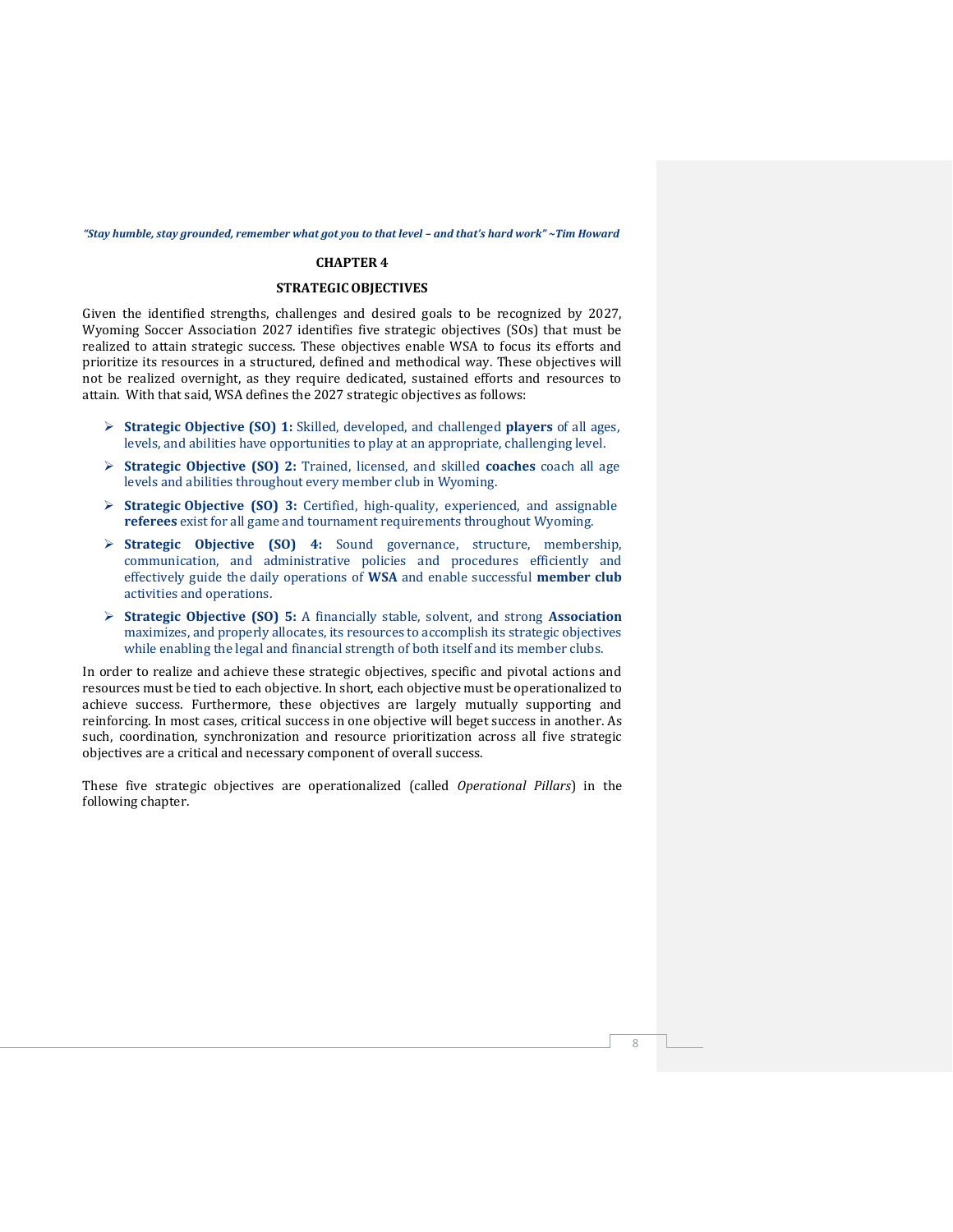#### <span id="page-9-0"></span>*"You must not only have competitiveness but the ability, regardless of the circumstances you face, to NEVER quit" ~ Abby Wambach*

#### **CHAPTER 5**

# **OPERATIONAL PILLARS**

In order to achieve the five strategic objectives, five dedicated *Operational Pillars(OPs)* were developed. As such, each *Operational Pillar* is specifically tied to a strategic objective. These *Operational Pillars* provide the action, rationale, and operational mechanism to achieve the strategic objectives. In short, this is what the Association *intends to do to achieve each strategic objective.* All five *Operational Pillars* are defined below:

- ➢ **Operational Pillar (OP) 1:** Establish and implement player development investments and initiatives to provide fundamental soccer skills, recreational and competitive challenges and a lifelong love for the game of soccer.
- ➢ **Operational Pillar (OP) 2:** Develop and implement coaching investments and initiatives to provide a licensed, trained, talented, skilled, and professional coaching core capable of meeting all statewide coaching requirements.
- ➢ **Operational Pillar (OP) 3:** Establish and implement referee development programs, investments and initiatives to grow and sustain a certified, high-quality and experienced referee pool postured to officiate all statewide soccer game requirements.
- ➢ **Operational Pillar (OP) 4:** Develop, institute, practice and manage organizational and administrative practices, procedures, activities and policies to increase efficiency and effectiveness, ensure compliance, support operations, increase communication, enable member club success and grow and maintain membership.
- ➢ **Operational Pillar (OP) 5:** Develop, institute, practice and manage sound financial and legal operations, activities and polices to ensure solvency, maintain compliance, reduce risk and enable long-term viability.

With the five strategic objectives and corresponding five operational pillars developed, the following five chapters will define *Lines of Effort (LOEs)* associated with each *Operational Pillar*. Within each pillar, distinguishable lines of effort are identified and subsequently categorized within a timeframe. Short-term is defined as within one year, mid-term is defined as 1-3 years, and long-term is defined as 4-5 years. This document is reviewed annually, and the current year will shift to short-term to create a seamless, ongoing five-year strategy.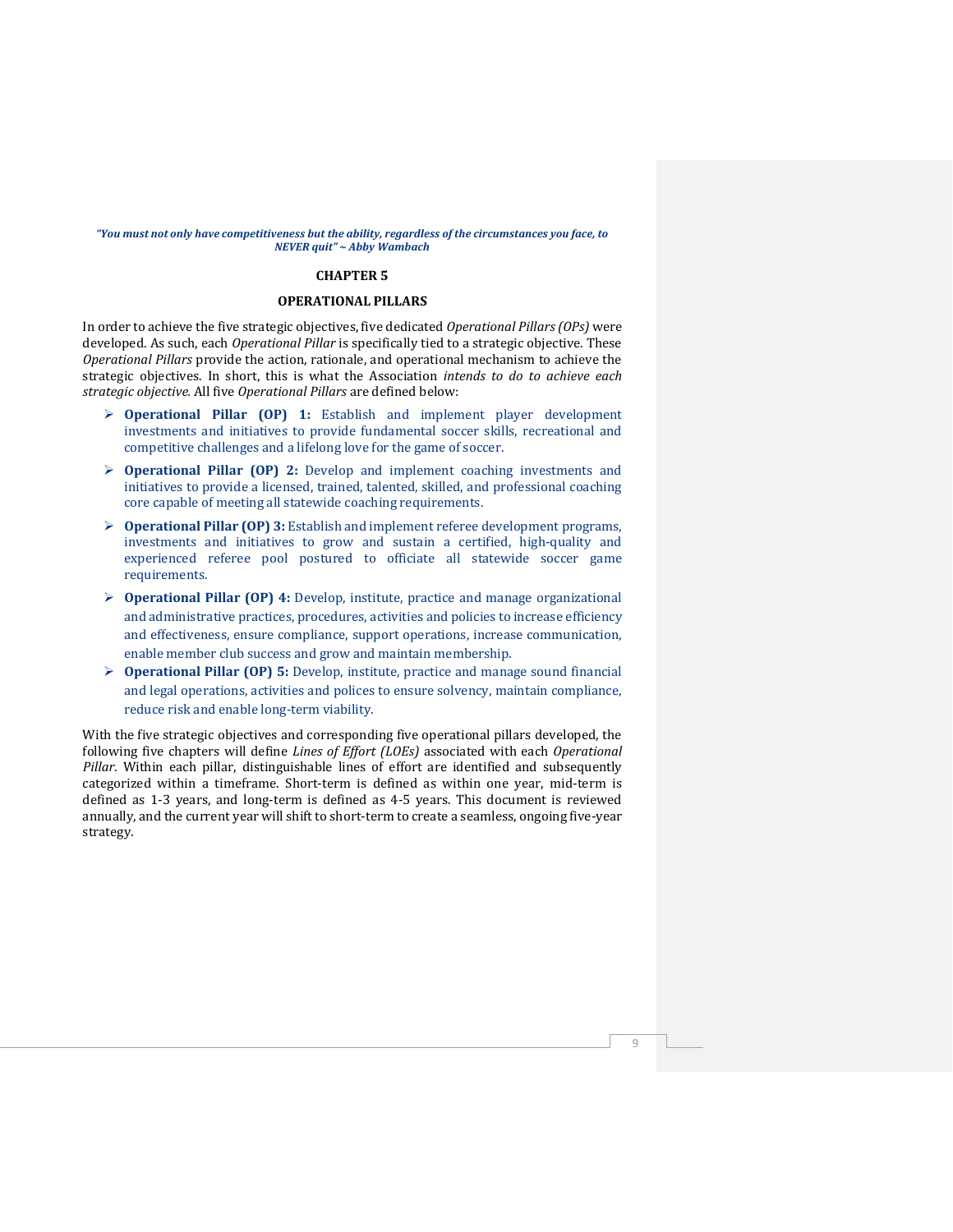#### *"Playmakers are team players, they're selfless, and their strengths bring out the strengths of their teammates." ~ Tobin Heath*

# **CHAPTER 6**

# **STRATEGIC OBJECTIVE & OPERATIONAL PILLAR 1:**

#### **"OUR PLAYERS"**

#### **BACKGROUND**

Our players are the focus of the Wyoming Soccer Association and the reason for its existence. As such, this pillar is our top priority. This pillar focuses on developing the skills, joy, and passion of all WSA players at all levels and abilities throughout the state of Wyoming. Skilled, developed and trained players foster a lifelong commitment and involvement in soccer. Increased mental and physical health is an output of lifelong soccer involvement and enables future generational membership and participation in soccer.

**LEAD:** Wyoming Soccer Association Staff.

### **STRATEGIC OBJECTIVE (SO) 1:**

➢ *Skilled, developed, and challenged players of all ages, levels, and abilities have opportunities to play at an appropriate, challenging level.*

#### **OPERATIONAL PILLAR (OP) 1:**

➢ *Establish and implement player development investments and initiatives to develop and provide fundamentals and skills, recreational and competitive challenges and a lifelong love for the game of soccer.*

#### **LINES OF EFFORT (LOE) 1:**

This pillar is focused on developing sound training and education programs, as well as, providing mentorship and experience opportunities for all playing levels and ages. Two lines of effort enable this operational pillar.

**LOE 1.1 – TRAINING AND EDUCATION LOE 1.2 – MENTORSHIP AND EXPERIENCE**

#### **LOE 1.1: TRAINING AND EDUCATION**

**CHALLENGE:** To provide quality training and education programs and opportunities given coaching expertise, facility availability and competition with other activities.

**SUCCESS:** A comprehensive, age-appropriate player development program that provides highquality training and education programs for Wyoming's soccer players.

# **1.1.1 Short-Term**

- ➢ Grow Futsal in Wyoming within our WSA affiliated clubs through promotion of the sport.
- ➢ Develop and implement a grassroots growth and recreational program for existing and new WSA affiliated clubs statewide.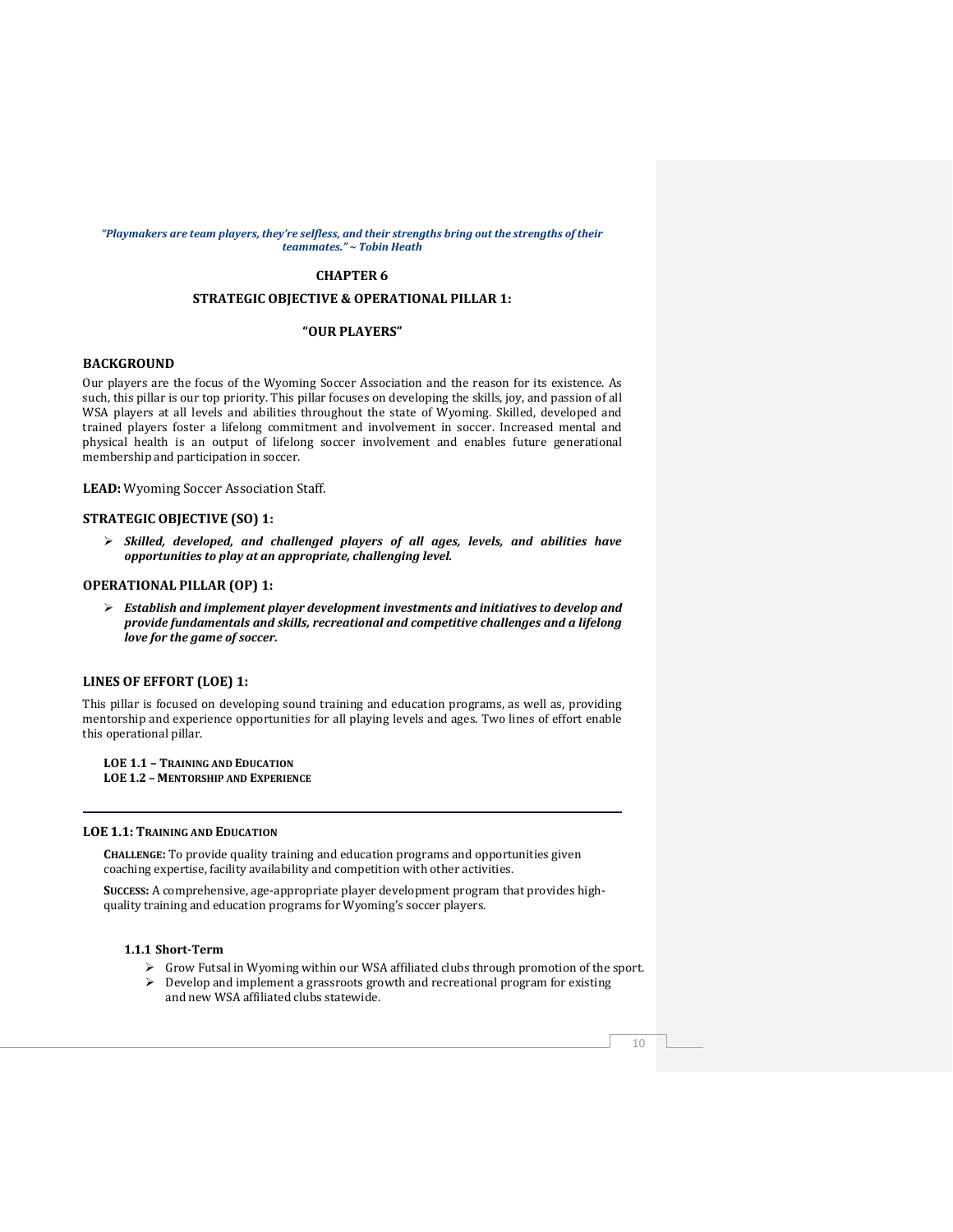- $\triangleright$  Develop and disseminate standardized player developmental milestones and training curriculum for both recreational and competitive players beginning at 4U.
- ➢ Plan and host a Team camp for ages 14U+.
- $\triangleright$  Secure a sponsor for the Wyoming 307 Select Program to include naming/rebranding rights
- $\triangleright$  Explore the combination of state programs (Select & ODP), creating year-long opportunities for WY ODP
- $\triangleright$  Support wholistic growth of players, including academics, nutrition and mental health aspects – can be facilitated through a state sponsor and US Youth Soccer partners.
- ➢ Develop initiative to engage and recruit past players.

#### **1.1.2 Mid-Term**

- $\triangleright$  Assist clubs in the implementation of standardized player developmental milestones and training curriculum.
- $\triangleright$  Grow the Team camp for ages 14U+.
- ➢ Continue to grow Futsal in Wyoming.
- ➢ Extend the agreement of the Wyoming 307 Select Sponsorship Agreement (3-5 years)
- ➢ Develop initiative to engage alumni who have aged out
- Enable and assist, when possible, club small-sided events (i.e. create framework)
- ➢ Collaborate with school districts for junior high/middle school programs.

#### **1.1.3 Long-Term**

- ➢ Evaluate growth and adjust as necessary based on success of standardized player developmental milestones and curriculum implementation.
- ➢ Evaluate success of grassroots growth and recreational programming.
- ➢ Establish a Wyoming Futsal League for WSA Affiliated Clubs to take part.
- $\triangleright$  Maintain the Team camp.
- ➢ Continue to nurture state program sponsor/partnership.

#### **LOE 1.2: MENTORSHIP AND EXPERIENCE**

**CHALLENGE:** To provide sustainable, conducive mentorship and experience opportunities given competing demands and a low population density of Wyoming's player pool.

**SUCCESS:** Viable, sustainable mentorship programs and experience opportunities providing players the resources required to develop into high quality players.

#### **1.2.1 Short-Term**

- ➢ Continue to develop and disseminate parent education focused on education, sportsmanship, and opportunities.
- ➢ Identify additional playing experiences and opportunities.
- $\triangleright$  Develop a plan to match and mentor college players with interested players at the 15U level and older.
- ➢ Create best practice resource library to assist growth and development of new and existing clubs
- ➢ Grow the Equality State Championships event for teams aged 16U+. Create a state player pool of players aged 15U+ for guest playing opportunities.

#### **1.2.2 Mid-Term**

➢ Continue to expand Equality State Championships and consider making it an independent event.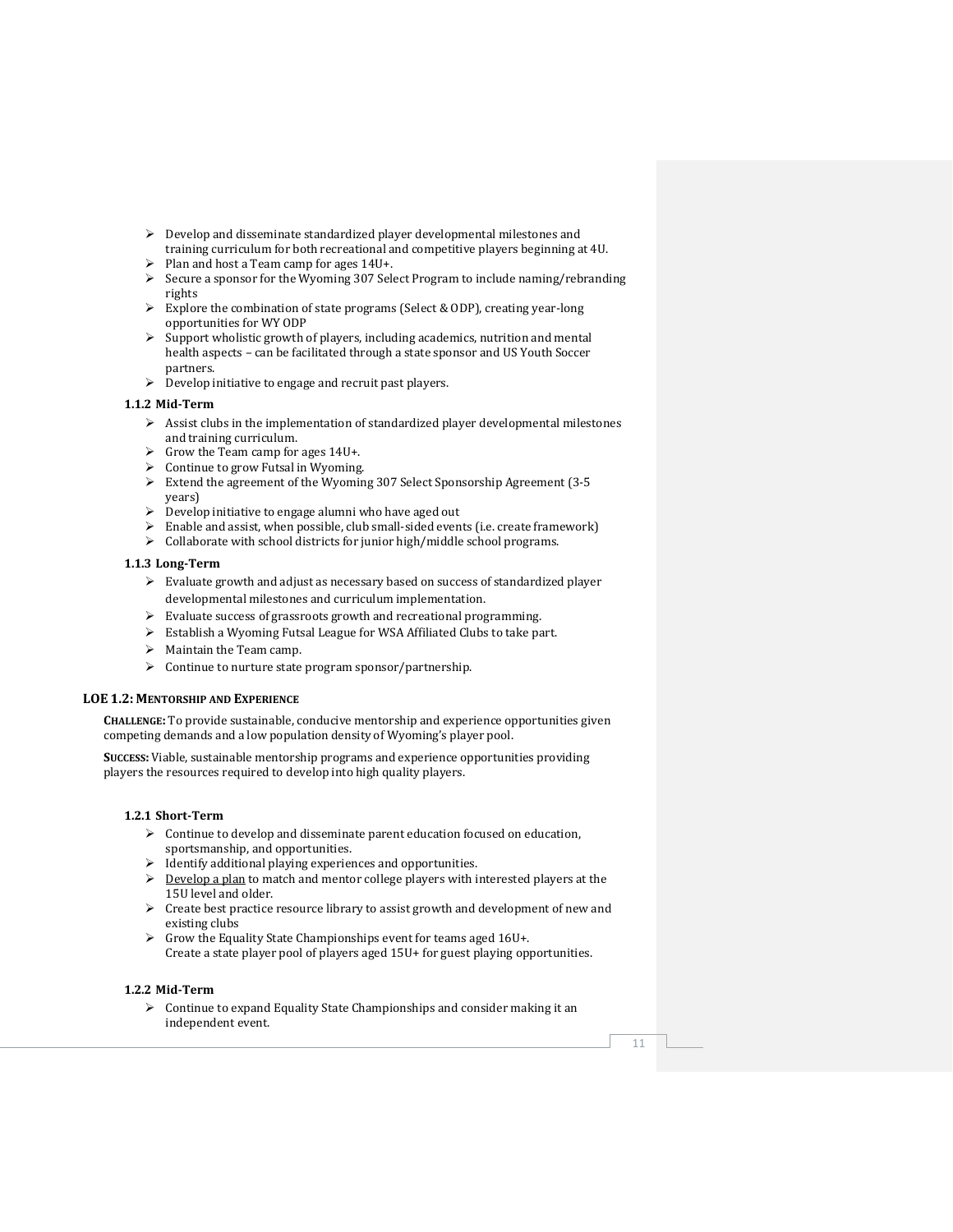- ➢ Continue to develop mentoring opportunities between college players and interested players at the 15U level and older.
- ➢ Grow the best practice resource library and create mechanism/platform to encourage dissemination and sharing
- $\blacktriangleright$  Grow parent education resources and information

# **1.2.3 Long-Term**

- ➢ Maintain the 15U and above player mentorship program.
- ➢ Maintain best practices and continue to promote and share (club to club, club to state and vice versa).
- ➢ Update and continue to grow parent education.

# **CLOSING**

As mentioned, our players are our top priority and reason for existence. We owe it to all our players, from our 6U recreational players first touching a ball to our 18U competitive players preparing for college scholarships to our adults whose lifelong passion still burns for the game, to ensure we provide high-quality, fun, safe and developmental opportunities.

12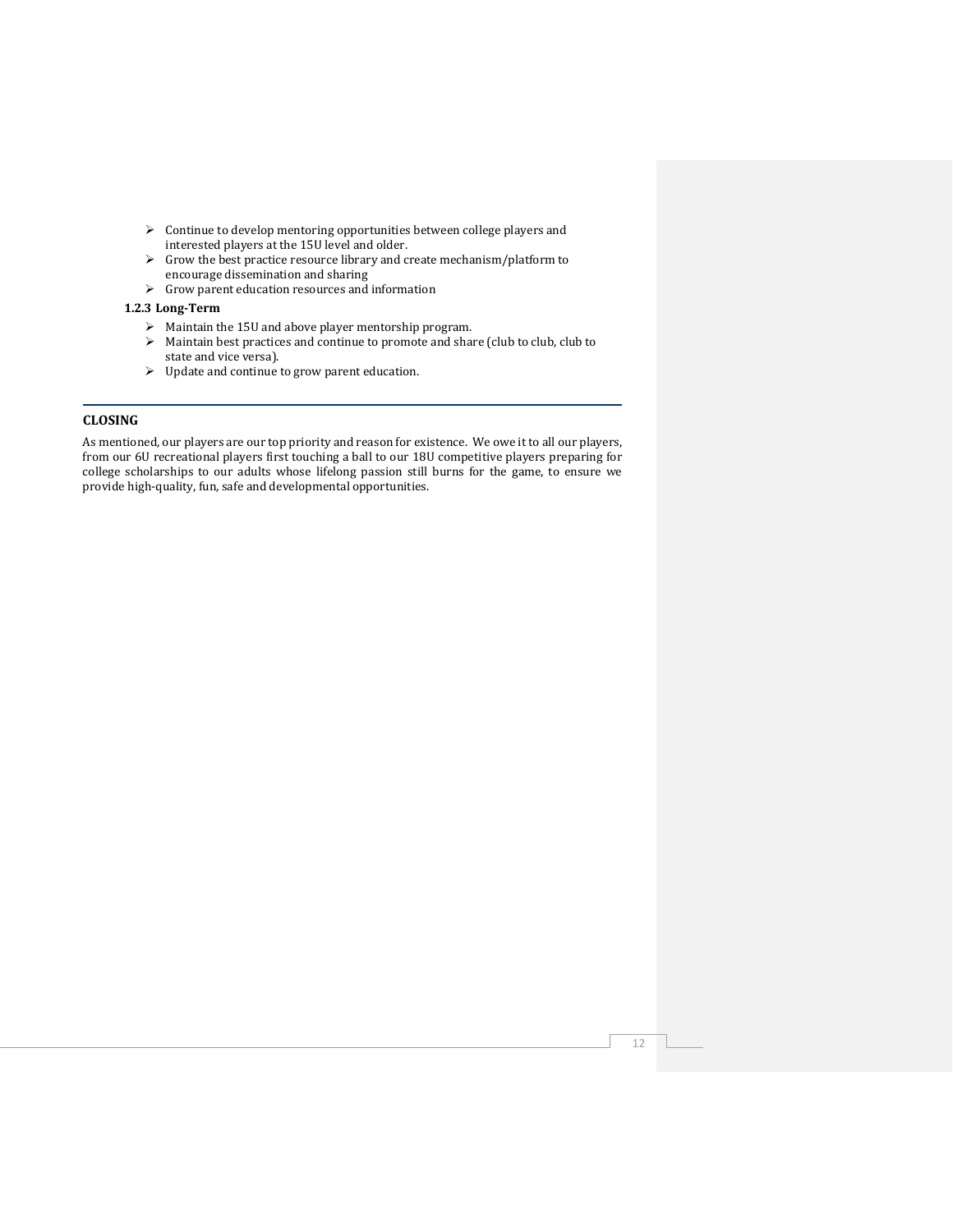#### *"Don't let what you CANNOT do interfere with what you CAN do." ~ John Wooden*

#### **CHAPTER 7**

# **STRATEGIC OBJECTIVE & OPERATIONAL PILLAR 2:**

#### **"OUR COACHES"**

# **BACKGROUND**

The Wyoming Soccer Association recognizes that talented, trained, skilled and professional coaches are the backbone for successful soccer in our state. We must provide the training, tools, resources, and development opportunities to fully support and enable our coaches. We need skilled coaches for all levels and abilities to ensure player growth, development, joy and passion for the game. This pillar, along with player development and referee development, is a top priority for WSA.

**LEAD:** Wyoming Soccer Association Technical Staff.

#### **STRATEGIC OBJECTIVE (SO) 2:**

➢ *Trained, licensed, and skilled coaches coach all age levels and abilities throughout every member club in Wyoming.*

#### **OPERATION PILLAR (OP) 2:**

➢ *Develop and implement coaching investments and initiatives to provide a licensed, trained,talented, skilled and professional coaching core capable of meeting all statewide coaching requirements.*

#### **LINES OF EFFORT (LOE) 2:**

This operational pillar is focused on providing coach development to ensure highly skilled and talented coaches coach our teams throughout the state. As such, it identifies two critical LOEs: training & education and mentorship & experience.

#### **LOE 2.1 – TRAINING AND EDUCATION LOE 2.2 – MENTORSHIP AND EXPERIENCE**

#### **LOE 2.1 – TRAINING AND EDUCATION**

**CHALLENGE:** To provide training and educational opportunities for a primarily all-volunteer coaching pool given the geographic, population, and facility challenges in Wyoming.

**SUCCESS:** A certified, talented, and skilled coaching pool providing high-caliber coaching for every age and ability throughout the state.

# **2.1.1 Short-Term**

- ➢ Disseminate standardized recreational and competitive coaching models/curriculums for 6U -18U.
- ➢ Actively promote developed incentives for coaching licenses.
- ➢ Develop and communicate coaching requirements and standards throughout the membership body.
- ➢ Continue coaching feedback mechanism through surveys for 307 Select Program coaches.
- $\triangleright$  Incentivize coaches to attend ODP sessions and incorporate WY 307 Select Coaching Staff.
- ➢ Develop additional coaching training sessions and opportunities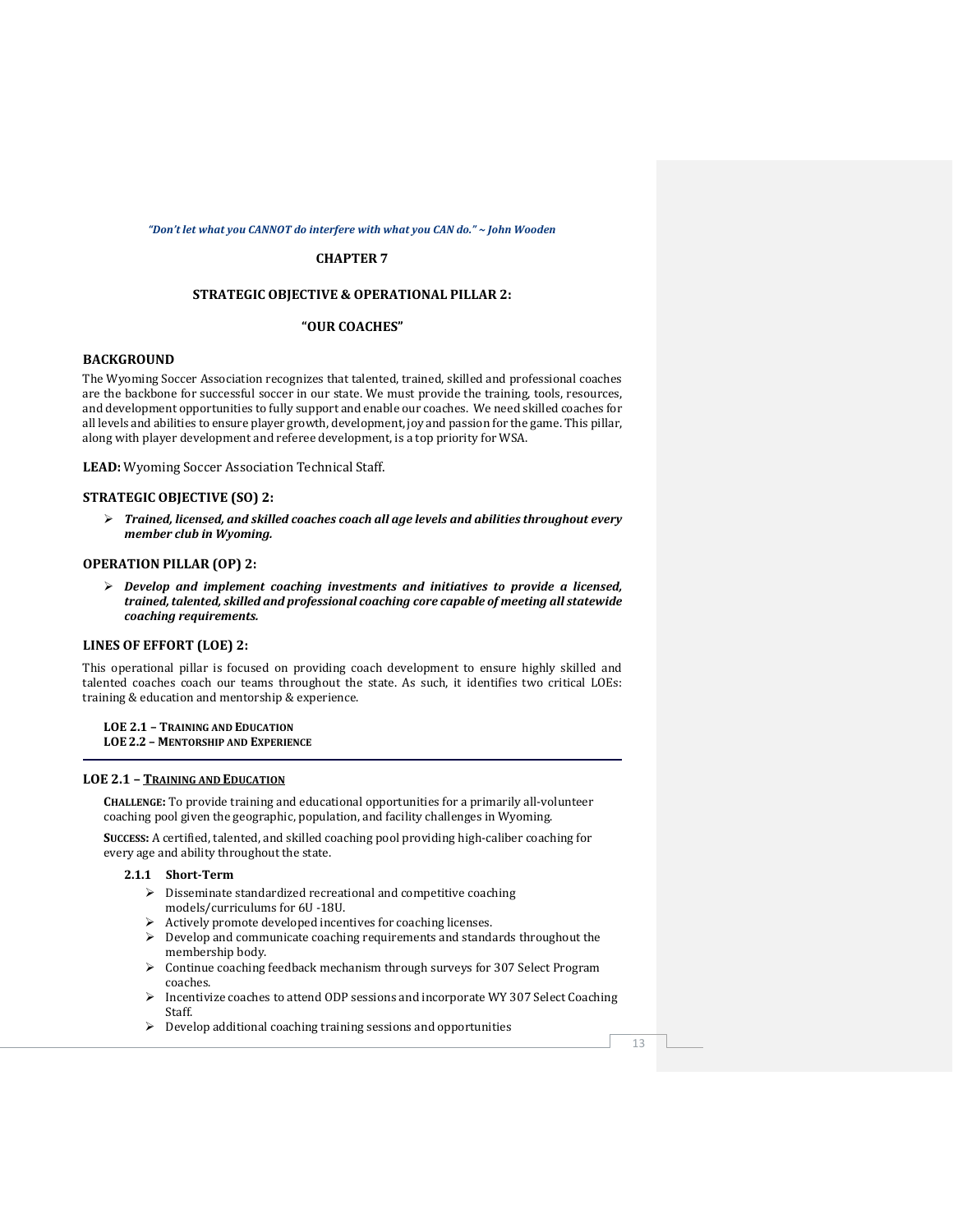- ➢ Continue regular communications with all registered coaches
- ➢ Continue technical staff face-to-face outreach with every WSA affiliated club annually.
- ➢ Continue to enforce SafeSport certification requirements.
- ➢ Meet at least quarterly with coach representatives of each club.

# **2.1.2 Mid-Term**

- ➢ Develop Director of Coaching models and programs for all clubs, including smaller ones with volunteer Directors of Coaching.
- ➢ 50% of registered coaches will have at least one grassroots license.
- ➢ Host a USSF C-License coaching course.

#### **2.1.3 Long-Term**

➢ Develop a roadmap/plan for a comprehensive, competitive coaching development program.

### **LOE 2.2 – MENTORSHIP AND EXPERIENCE**

**CHALLENGE:** To provide sustainable, conducive mentorship and experience opportunities given competing demands of a primarily all-volunteer coaching pool.

**SUCCESS:** Viable, sustainable mentorship programs and experience opportunities provide coaches the resources and opportunities required to develop into skilled, experienced coaches.

#### **2.2.1 Short-Term**

- ➢ Create a coach's forum on the state website and/or social media (i.e. closed Facebook group)
- ➢ Provide additional coaching experiences and new opportunities, including 307 Select and out of state programs.

#### **2.2.2 Mid-Term**

- ➢ Maintain the coach's forum /Facebook page, etc.
- ➢ Develop reciprocal relationships with other West Region coaching programs.

# **2.2.3 Long-Term**

➢ Maintain West Region relationships and coaching experience opportunities.

# **CLOSING**

Developing professional, skilled, certified, and qualified coaches for all ages and abilities is a top priority for WSA. Without quality coaches, our players will struggle to develop, grow and learn in a positive environment. Therefore, we must prioritize our resources and actions based on the above to ensure we grow and maintain a top-tier coaching pool.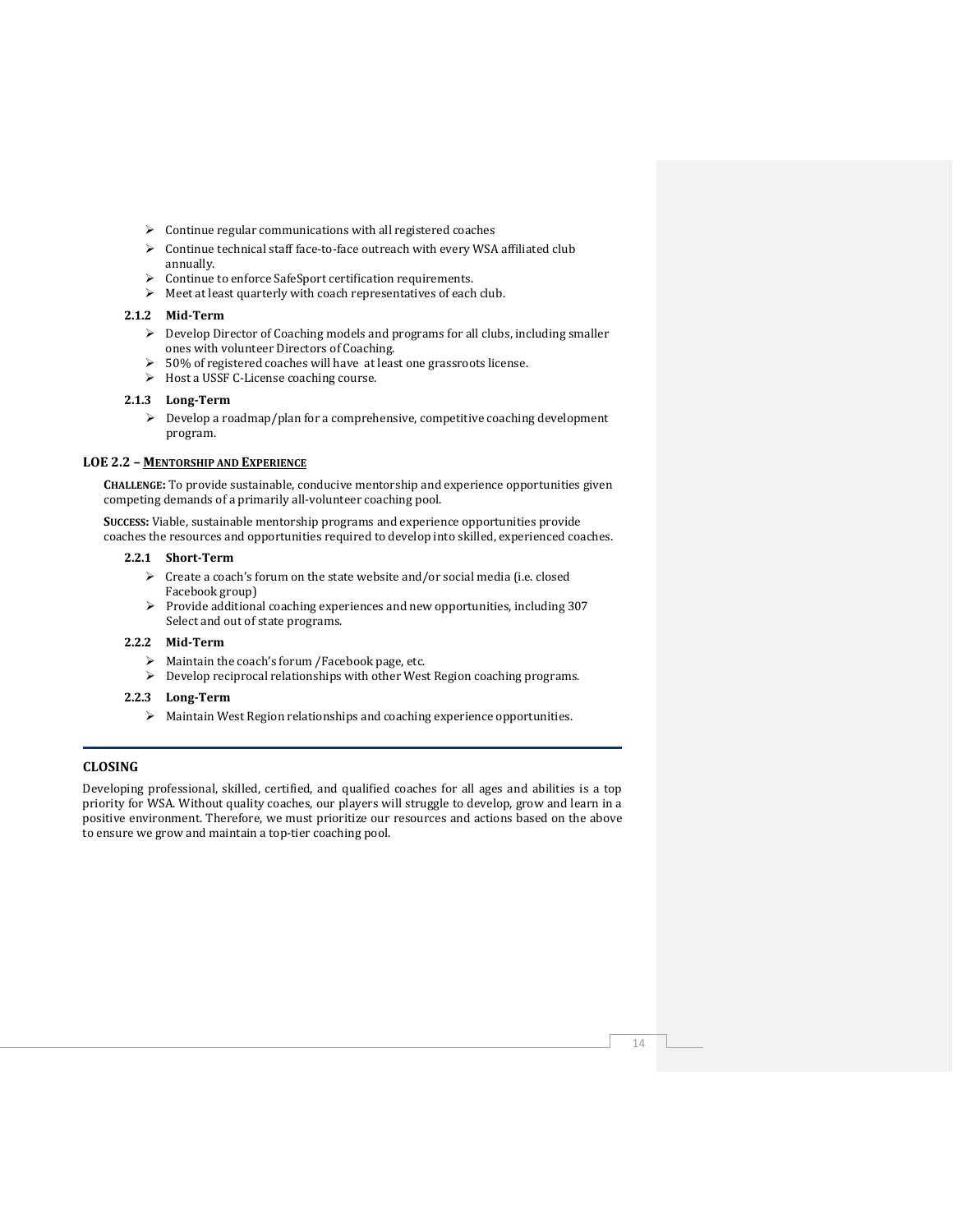#### *"You have to fight to reach your dream. You have to sacrifice and work hard for it." ~ Messi*

# **CHAPTER 8 STRATEGIC OBJECTIVE & OPERATIONAL PILLAR 3:**

#### **"OUR REFEREES"**

# **BACKGROUND**

The Referee Development pillar focuses on developing the skills, knowledge, certifications, experience and mentorship of referees throughout Wyoming. A critical shortage of qualified referees exists throughout the state, and this has a direct impact on player games, involvement, satisfaction, and overall experience. This critical shortage is beginning to affect soccer match availability throughout the state, and this pillar is one of the top priorities for WSA.

**LEAD:** State Referee Administrator

#### **STRATEGIC OBJECTIVE (SO) 3:**

➢ *Certified, high-quality, experienced, and assignable referees exist for all game and tournament requirements throughout Wyoming.*

#### **OPERATIONAL PILLAR (OP) 3:**

➢ *Develop and implement referee development programs, investments and initiatives to grow and sustain a certified, high-quality and experienced referee pool postured to officiate all statewide soccer game requirements.*

#### **LINES OF EFFORT (LOE) 3:**

This operational pillar recognizes the critical shortage of referees in Wyoming, and it formalizes programs and activities to address this gap. As such, it defines two distinct LOEs: training & education and mentorship & experience.

**LOE 3.1 – TRAINING AND EDUCATION LOE 3.2 – MENTORSHIP AND EXPERIENCE**

#### **LOE 3.1: TRAINING AND EDUCATION**

**CHALLENGE:** To provide quality training and educational programs and opportunities given referee expertise, availability and incentives.

**SUCCESS:** A comprehensive referee development program providing a high-quality, certified and assignable referee pool.

# **3.1.1 Short-Term**

- $\triangleright$  Sponsor referee clinics and training.
- ➢ Maintain incentives to retain current referees.
- ➢ Maintain a referee recruiting plan.
- ➢ Continue to push the referee coaching plan.
- ➢ Inform and educate clubs and parents on the critical shortage of referees.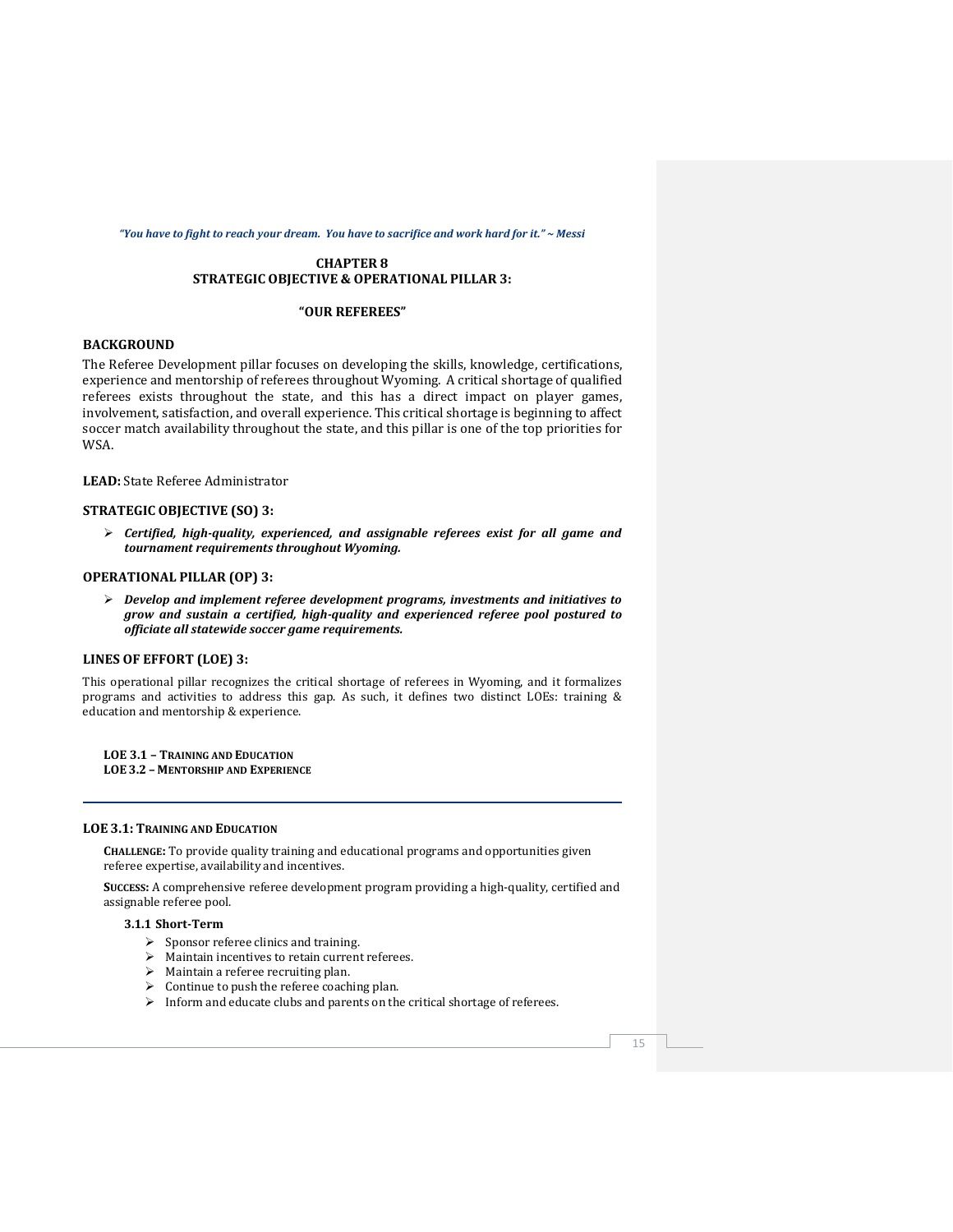- ➢ Inform and educate clubs and parents on proper behavior towards referees.
- ➢ Execute the "Zero Tolerance" program.
- ➢ Emplace good behavior signage at all state-run events.
- $\triangleright$  Continued development and implementation of empowerment education for young referees
- ➢ Seek University of Wyoming and community college referees.
- ➢ Seek grant opportunities i.e. Innovate to Grow

#### **3.1.2 Mid-Term**

- ➢ Develop and institute a referee/coach online evaluation tool.
- $\triangleright$  Initiate and execute the referee coaching plan.
- $\triangleright$  Incentivize referee pay based on the license held.
- ➢ Mandate referee requirements per club per year.
- ➢ Mandate grassroots and regional referee requirements per club per year.

#### **3.1.3 Long-Term**

➢ Develop sustainable referee retention initiatives

# **LOE 3.2: MENTORSHIP AND EXPERIENCE**

**CHALLENGE:** To provide sustainable, conducive mentorship and experience opportunities given competing demands of a limited referee pool.

**SUCCESS:** Viable, sustainable mentorship programs and experience opportunities providing referees the resources required to develop into high caliber referees.

#### **3.2.1 Short-Term**

- $\triangleright$  Develop a referee coaching plan.
- $\triangleright$  Identify experiences and opportunities for referee development.  $\checkmark$
- ➢ Nominate top referees for recognition at the state, regional and national level.

#### **3.2.2 Mid-Term**

- $\triangleright$  Execute the referee coaching plan.
- ➢ Promote out-of-state experience/games/tournaments.

#### **3.2.3 Long-Term**

- ➢ Sustain the referee coaching plan.
- $\triangleright$  Sustain collegiate relationships with referees for ongoing coaching and development opportunities as younger referees age and gain experience.

# **CLOSING**

Without certified, skilled referees, we are unable to play games and/or tournaments, and we will have failed in our strategic objectives. We are at a critical juncture, and we must prioritize referee recruitment, development, and sustainment within this strategic plan. We must seek creative and new solutions and incentives to grow and maintain our referee program and pool.

**Commented [LH1]:** This will be carried out shorter term if ITG Grant is received.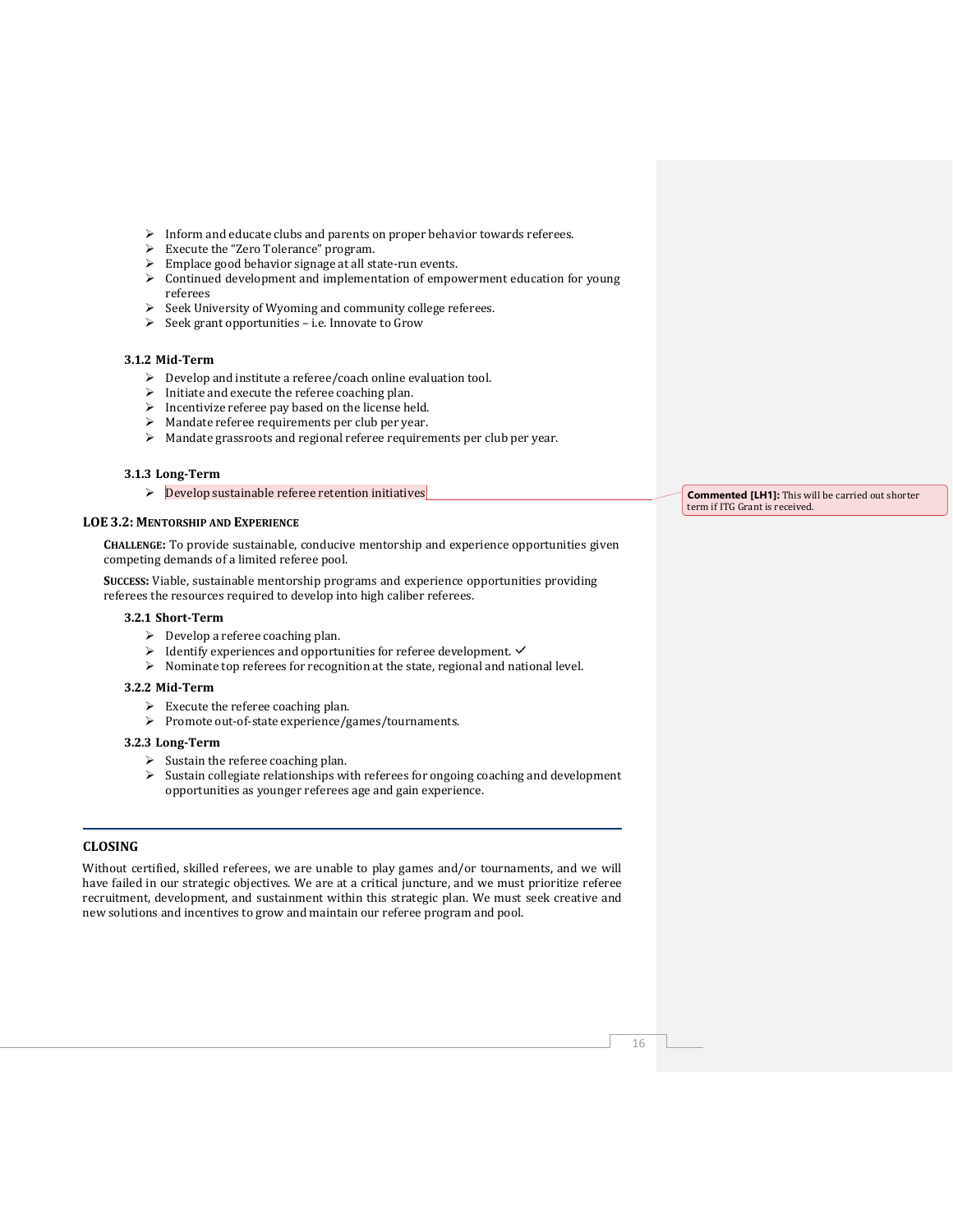#### *"There is always someone out there getting better than you by training harder than you." ~ Pele*

#### **CHAPTER 9**

# **STRATEGIC OBJECTIVE & OPERATIONAL PILLAR 4:**

# **"OUR ASSOCIATION"**

# **BACKGROUND**

This Operational Pillar relates to our internal organizational behavior and practices within the Association that ultimately supports and enables sound operations and soccer excellence. An organization that is efficient, healthy, compliant and timely in its administration and management functions creates an effective organization focused on accomplishing its objectives and mission. An organizationally healthy association is one with high morals, ethics, comradery, communication, accountability, and productivity; and one with low confusion, turnover, ambiguity, stress and political dynamics.

WSA must strive for, and achieve, organizational and administrative responsiveness, efficiency, accuracy, expertise and excellence. This includes, but is not limited to, the standardization of routine tasks, sound managerial and administrative practices and procedures, exacting polices, compliance with directives and statutes, internal communication excellence, performance-based recognition and promotions, and a whole host of other organizational issues and tasks. Quite simply, for WSA to be most externally effective on the pitch, we must internally excel.

**LEAD:** President and Executive Director, Wyoming Soccer Association, supported by the Member Club Advisory Committee

#### **STRATEGIC OBJECTIVE (SO) 4:**

➢ *Sound governance, structure, membership, communication, and administrative policies and procedures efficiently and effectively guide the daily operations of WSA and enable successful subordinate club activities and operations.*

#### **OPERATIONAL PILLAR (OP) 4:**

➢ *Develop, institute, practice, and manage organizational and administrative practices, procedures, activities, and policies to increase efficiency and effectiveness, ensure compliance, support operations, increase communication, enable member club success and grow and maintain membership.*

#### **LINES OF EFFORT (LOE) 4:**

Three specific LOEs are critical in achieving this strategic objective: administration, structure and governance; membership; and communication.

- **LOE 4.1 – ADMINISTRATION, STRUCTURE AND GOVERNANCE**
- **LOE 4.2 – MEMBERSHIP**

**LOE 4.3 – COMMUNICATION**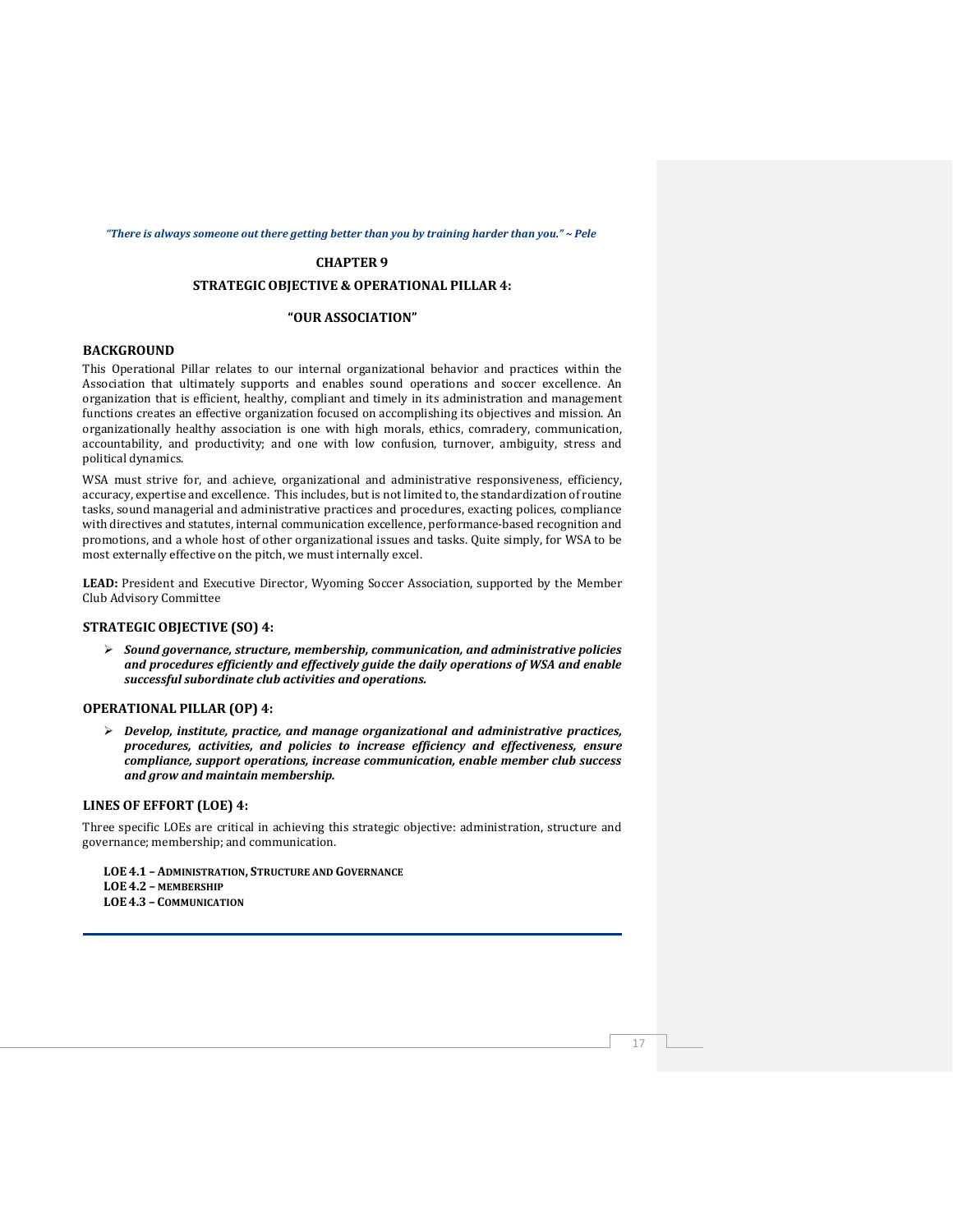#### **LOE 4.1: ADMINISTRATION, STRUCTURE, AND GOVERNANCE**

**CHALLENGE:** To optimally align, organize and structure the Association's human capital and resources, given non-profit constraints, to most effectively administer and accomplish its assigned duties and responsibilities.

**SUCCESS:** WSA is organized, structured, and resourced to accomplish its mission and all duties and responsibilities.

#### **4.1.1 Short-Term**

- $\blacktriangleright$  Ensure consistent and fair enforcement of organizational by-laws, rules, policies and operating procedures.
- ➢ Review and update WSA's by-laws, rules, policies and operating procedures.
- $\triangleright$  Review and update the job descriptions and conduct evaluations for all paid staff annually.
- ➢ Develop documents/means to increase membership's knowledge of WSA (create welcome packet).
- ➢ Establish buy-in to new League structure

Create relevant partnerships and resources (financial, educational, in-kind, etc)

#### **4.1.2 Mid-Term**

- ➢ Seek feedback on the strategic plan.
- $\triangleright$  Assess the effectiveness of the strategic plan.
- ➢ Modify the strategic plan based on initial assessment.

#### **4.1.3 Long-Term**

- ➢ Ensure consistent and fair enforcement of organizational by-laws, rules, policies and operating procedures.
- ➢ Maintain positive, transparent working relationships with all WSA stakeholders.
- ➢ Utilize modified strategic plan as a benchmark for all decisions.

#### **LOE 4.2: MEMBERSHIP**

**CHALLENGE:** To maintain and ultimately grow the membership population given a small population base and competing athletics and activities.

**SUCCESS:** A strong, growing membership base who supports and enables the strategic and financial stability of the Association.

#### **4.2.1 Short-Term**

- ➢ Evaluate and assess current membership information and trends.
- ➢ Develop programming for Grassroots Growth
- ➢ Proactively seek opportunities to apply for Innovate to Grow Grant.
- ➢ Grow the AGM and Annual Awards Ceremony
- ➢ Network within regional and national state associations to adopt best practices and share resources
- ➢ Establish personal relationships (annual face-to-face outreach) with all WSA Affiliated Clubs
- ➢ Establish opportunities for social engagement during state events (i.e. coach specific, etc)
- ➢ Increase participation in youth and organized adult soccer statewide

#### **4.2.2 Mid-Term**

- ➢ Continual assessment of membership needs.
- ➢ Continue to seek networking opportunities and develop regional and national relationships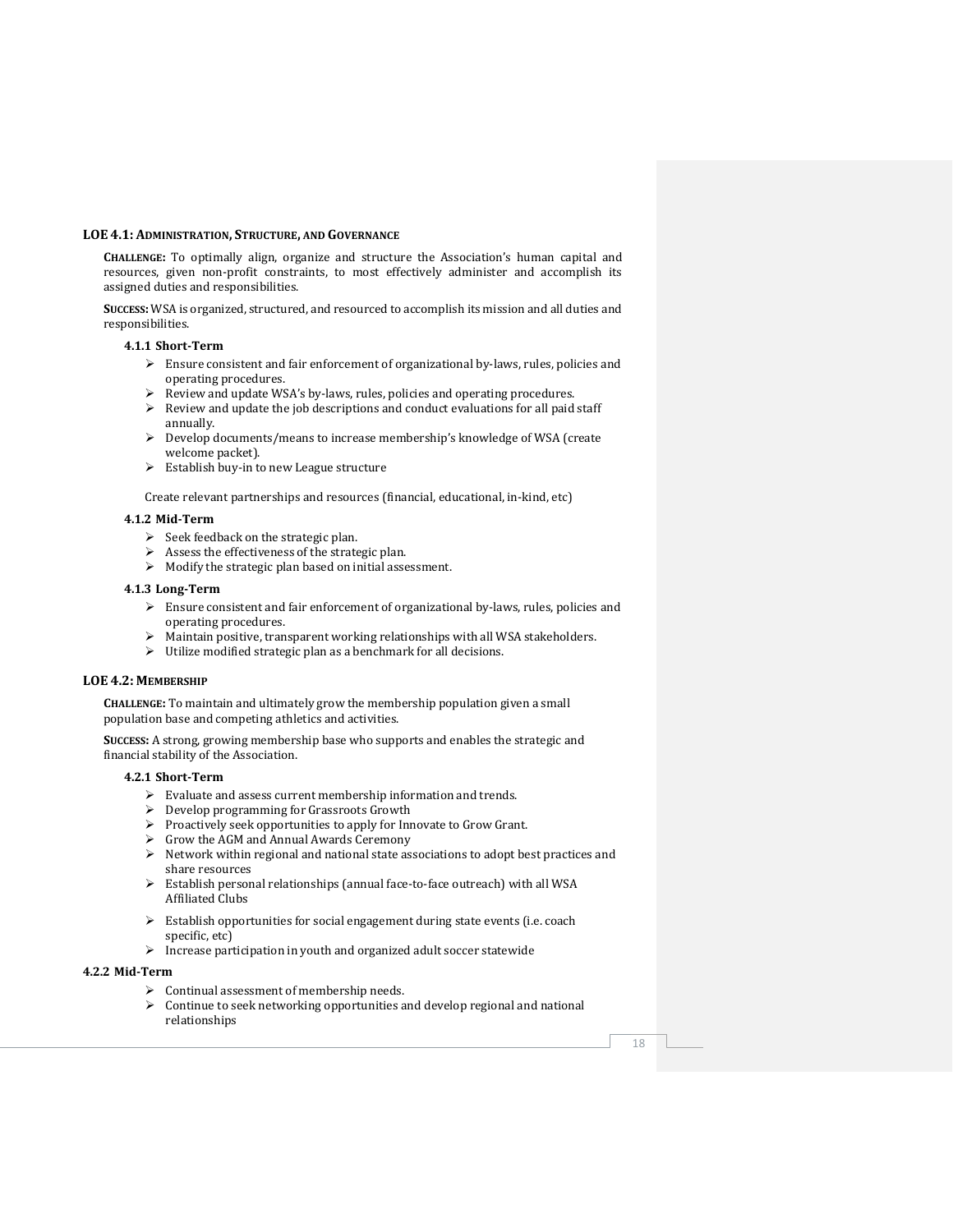- $\triangleright$  Grow the adult programs in the state
- ➢ Grow TOPSoccer Programs in the state

#### **4.2.3 Long-Term**

➢ Sustain the Grassroots Growth Programming statewide.

# **LOE 4.3: COMMUNICATION**

**CHALLENGE:** To accurately, readily, and strategically inform and communicate with our members in the information and communication environment of today and tomorrow.

**SUCCESS:** WSA information and communication operations and activities accurately, quickly, and reliably inform our members in a timely, effective medium and manner.

#### **4.3.1 Short-Term**

- $\triangleright$  Develop and implement a communication strategy and plan.
- ➢ Advertise openness and invite members to WSA meetings.
- ➢ Seek means to increase transparency.
- $\triangleright$  Assign appropriate staffing and resources to accomplish this plan.
- ➢ Develop social media expertise and practices.

# **4.3.2 Mid-Term**

- ➢ Develop strategic communication objectives supporting the information/communication plan.
- ➢ Evaluate ongoing information and communication activities.
- ➢ Modify and/or update the information/communication plan.
- ➢ Assign additional human and technological resources to further enhance information/communication activities.
- ➢ Utilize regional and national resources

#### **4.3.3 Long-Term**

- ➢ Change means and methods of communication to keep consistent with modern technology and the ever-changing needs of WSA members.
- ➢ Ensure consistency and compliance with organizational communications plan.
- ➢ Maintain awareness of industry best practices

# **CLOSING**

By enhancing our administrative, managerial, and organizational behavior and practices, WSA will ensure health, efficiency, compliance, and mission effectiveness. Maintaining flexibility and adaptability is also required as no perfect solution can indefinitely remain in our non-profit environment. By standardizing routine procedures, articulating and practicing exacting policies, and by providing sound guidance, leadership, and communication, the WSA's efficiencies and expertise will increase.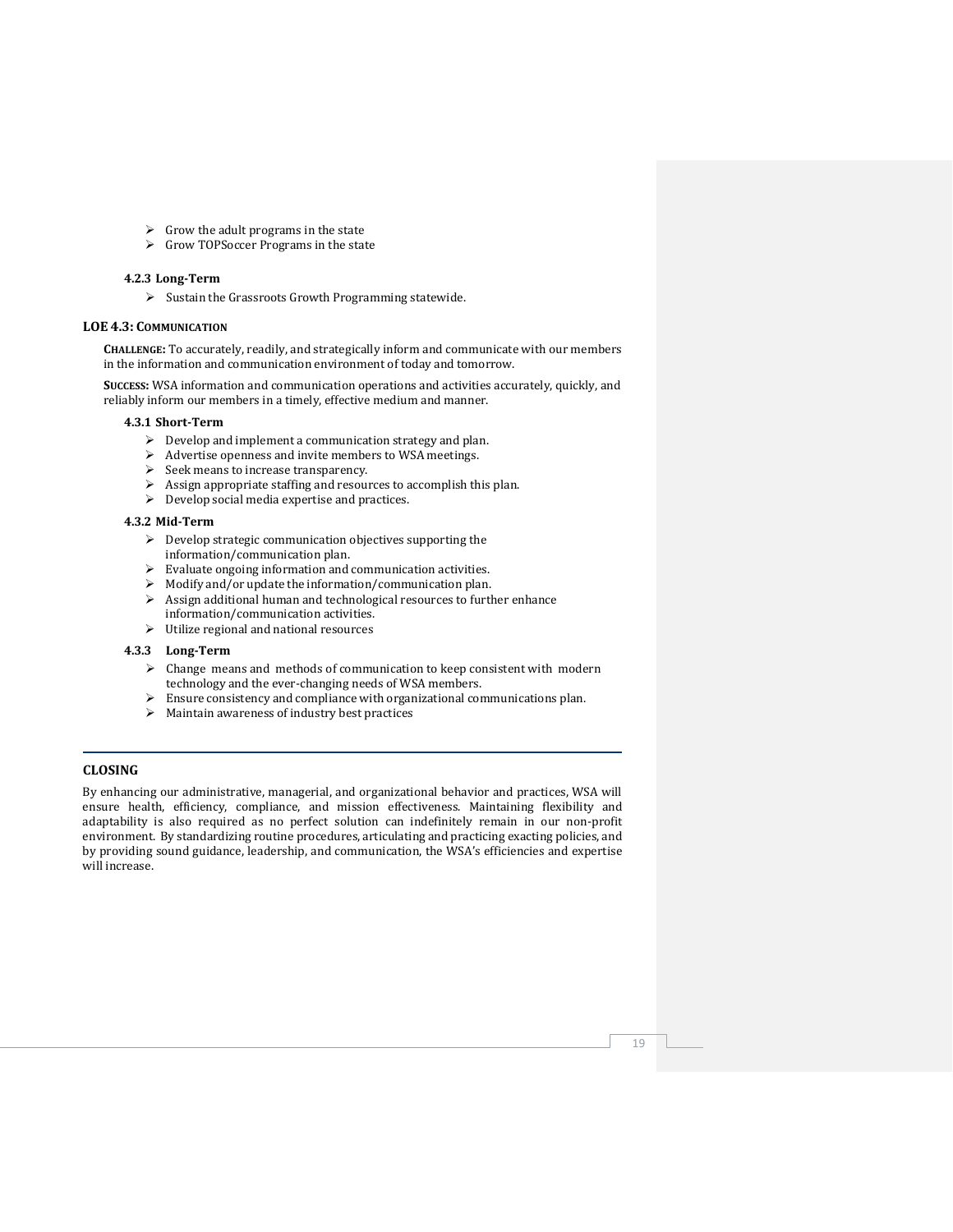#### *"Last year's success is today's expectation." ~ Renaldo*

#### **CHAPTER 10**

# **STRATEGIC OBJECTIVE & OPERATIONAL PILLAR 5:**

#### **"OUR FINANCES"**

#### **BACKGROUND**

The Finance pillar focuses on ensuring the financial security, viability, and solvency of WSA and its subordinate clubs. Under these auspices, WSA must ensure it follows sound and legally defensible risk management, financial management, and insurance best practices and compliance in order to protect itself, its members and its member clubs. WSA must seek to optimize its financial resources to ensure strategic goals are realized. Finally, it must seek external funding sources and must help enable the development of viable, sustainable facilities.

**LEAD:** Treasurer, Wyoming Soccer Association, with support of the Executive Director

### **STRATEGIC OBJECTIVE (SO) 5:**

➢ *A financially stable, solvent, and strong Association maximizes and properly allocates its resources to accomplish its strategic objectives while enabling the legal and financial strength of both itself, and its member clubs.*

#### **OPERATIONAL PILLAR (OP) 5:**

➢ *Develop, institute, practice and manage sound financial and legal operations, activities and polices to ensure solvency, maintain compliance, reduce risk and enable long-term viability.*

#### **LINES OF EFFORT (LOE) 5:**

This LOE is focused on building the organizational, managerial and administrative excellence in and throughout the Association. Specifically, it identifies the three lines of effort below:

#### **LOE 5.1 – REVENUE GENERATION AND FISCAL RESPONSIBILITIES**

- **LOE 5.2 –RISK MANAGEMENT AND INSURANCE**
- **LOE 5.3 – FACILITIES**

#### **LOE 5.1: REVENUE GENERATION AND FISCAL RESPONSIBILITIES**

**CHALLENGE:** To generate additional revenue streams to ensure program growth while maintaining all financial requirements in a challenging statewide economic environment.

**SUCCESS:** Additional revenues are generated that enable the growth of all programs and strategic objective success.

# **5.1.1 Short-Term**

- ➢ Determine annual operating expenses and plan for future years.
- $\triangleright$  Determine the amount to be held in reserve.
- ➢ Improve timeliness in budgeting and financial matters.
- ➢ Improve transparency in budgeting and financial matters.
- $\triangleright$  Submit tax returns prepared by an authorized CPA.
- ➢ Identify grant opportunities.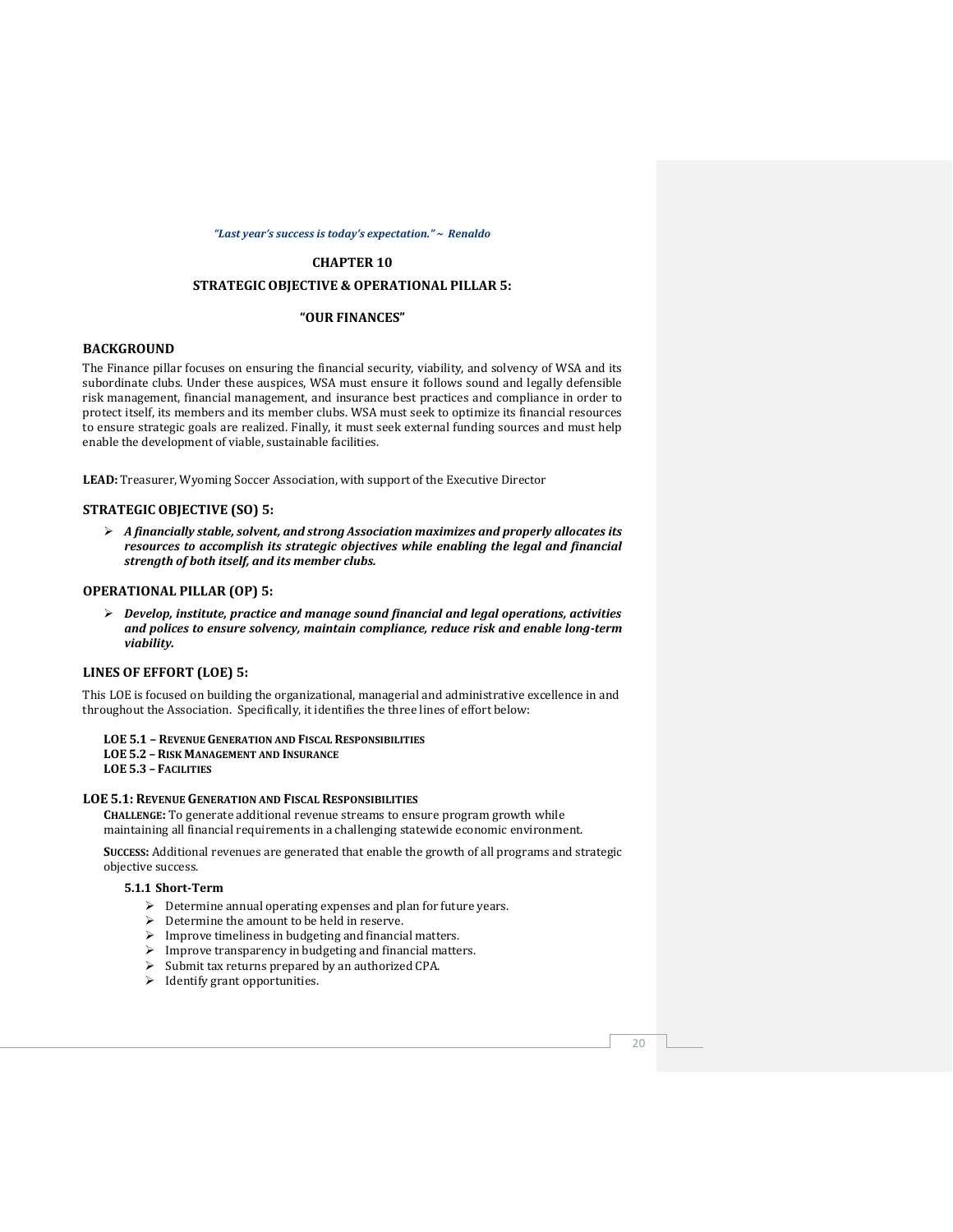- ➢ Evaluate contracting grant writing services/research.
- ➢ Consider impact of increased registration fees due to possible insurance increase.
- ➢ Seek external revenue generation.
- ➢ Seek sponsors.
- ➢ Evaluate partnerships with professional or other programs to increase value to members.
- ➢ Consider creating a WSA Foundation with WSA reserves.

# **5.1.2 Formalize Marketing and Sponsorship Plan Mid-Term**

- ➢
- $\triangleright$  Conduct annual financial review every two years.
- $\triangleright$  Conduct external audit every six years.
- ➢ Apply for grants.
- ➢ Maintain partnerships
- ➢ Execute the marketing and sponsorship plan

### **5.1.3 Long-Term**

- ➢ Evaluate and Update Marketing and Sponsorship Plan
- ➢ Ensure conducive relationship management with funders and sponsors.
- ➢ Look into possibility of creating an indoor facility (WSA owned or in partnership).

#### **LOE 5.2: RISK MANAGEMENT AND INSURANCE**

**CHALLENGE:** To maintain, adhere and practice sound risk management and insurance best practices while ensuring growth, fun and development of all programs.

**SUCCESS:** Risk management and insurance best practices are adhered to and ensure protections and long-term viability and sustainability.

#### **5.2.1 Short-Term**

- $\blacktriangleright$  Ensure compliance with all federal and state statutes.
- ➢ Ensure compliance with USYS.
- ➢ Ensure compliance with USSF
- ➢ Ensure compliance with SafeSport.
- ➢ Seek insurance bids to include SAM (Sexual Abuse & Molestation) per USYS policies.

#### **5.2.2 Mid-Term**

- ➢ Administer risk management mandates/best practices.
- $\triangleright$  Seek to remain educated on all national risk management standards.

#### **5.2.3 Long-Term**

- ➢ Assess federal and state statutes for changes relevant to WSA
- $\geq$  Ensure enforcement of compliance<br> $\geq$  Ensure enforcement of risk manage
- Ensure enforcement of risk management best practices and continued club education

# **LOE 5.3: FACILITIES**

**CHALLENGE:** To help enable the acquisition, maintenance, responsible use, and additional identification of facilities given costs, population bases and competition of resources in Wyoming

**SUCCESS:** Indoor and outdoor facilities that meet all practice and game requirements.

#### **5.3.1 Short-Term**

- ➢ Seek partnerships with existing facilities in the state.
- ➢ Assist Clubs through support of growing their programs/facilities.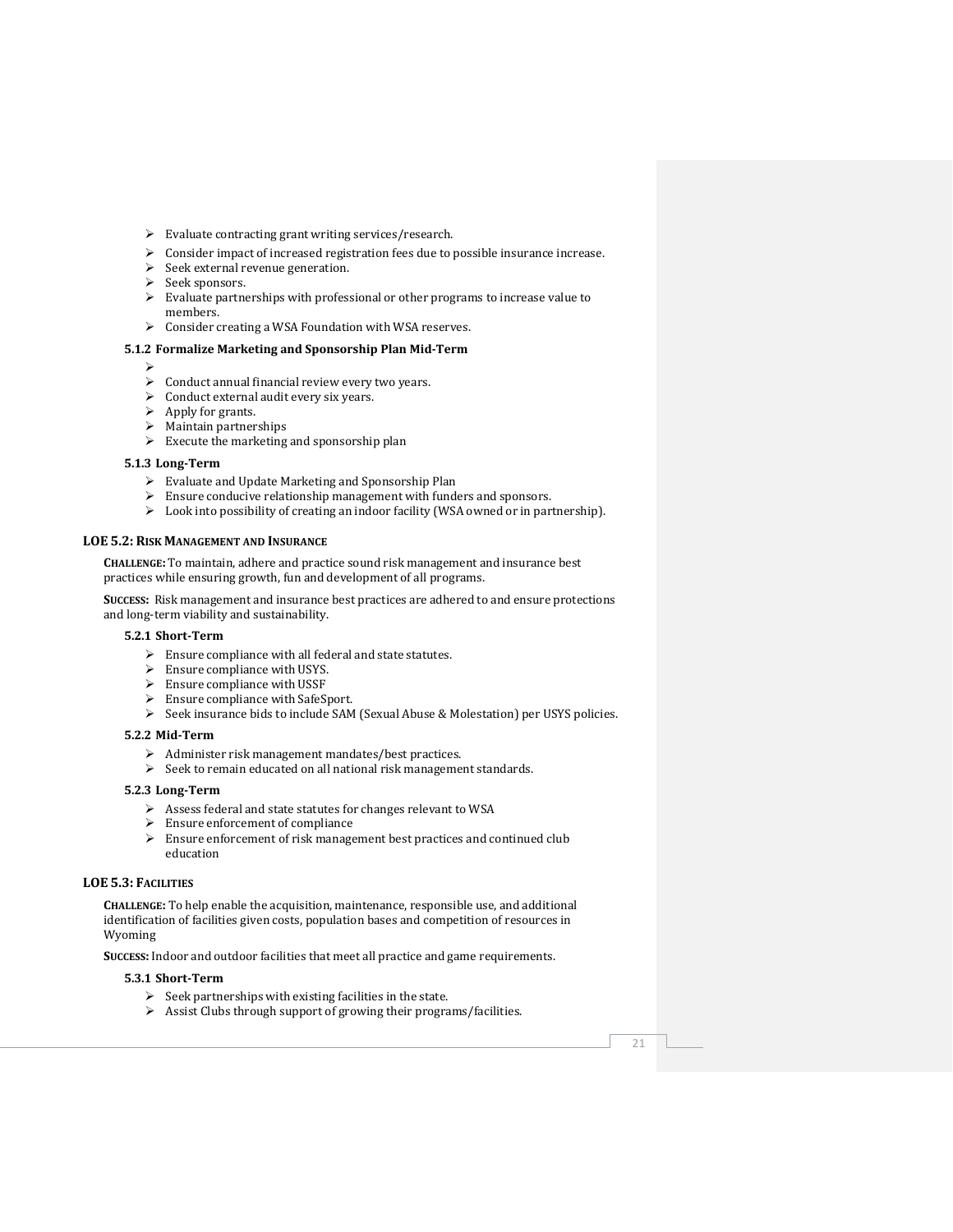# **5.3.2 Mid-Term**

➢ Support statewide facilities in their efforts to maintain safe space through resource sharing efforts.

#### **5.3.3 Long-Term**

- $\blacktriangleright$  Sustain lasting relationships with statewide facilities for shared use.
- ➢ Look into possibility of creating an indoor facility (WSA owned or in partnership)

# **CLOSING**

While the least glamorous of the strategic objectives, maintaining and growing the financial viability and solvency of WSA ensures it is postured and able to execute all programs and operations to enable strategic success.